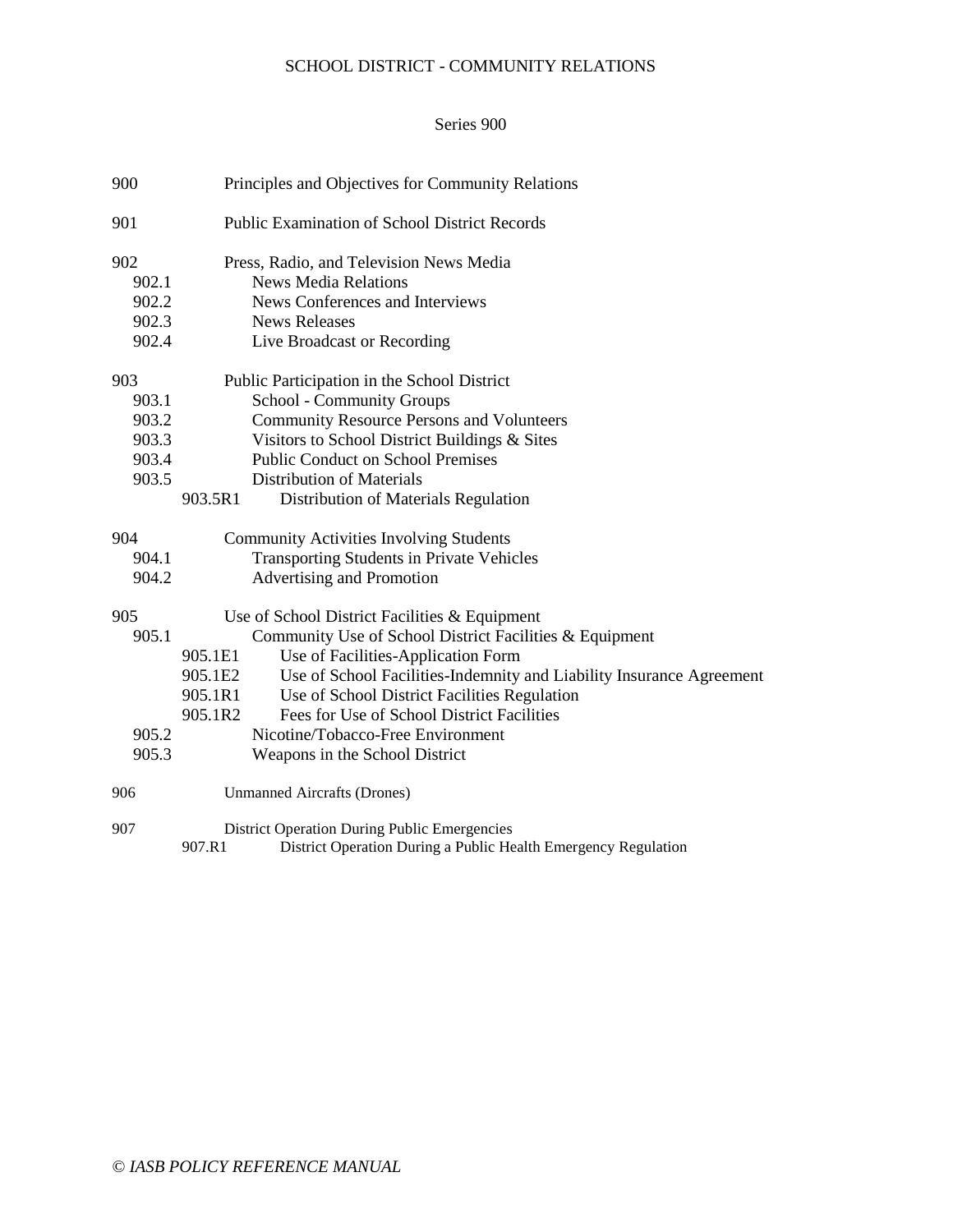# PRINCIPLES AND OBJECTIVES FOR COMMUNITY RELATIONS

Successful education programs require the support of the school district community. The board addresses the importance of the role of the school district community in the school district in this series of the policy manual. The board recognizes this support is dependent on the school district community's understanding of participation in the efforts, goals, problems and programs of the school district.

In this section, the board sets out its policies defining its relationship with the school district community. In striving to obtain the support of the school district community, the board will:

- Provide access to school district records;
- Inform the school district community of the school district's goals, objectives, achievements, and needs;
- Invite the input of the school district community; and,
- Encourage cooperation between the school district and the school district community.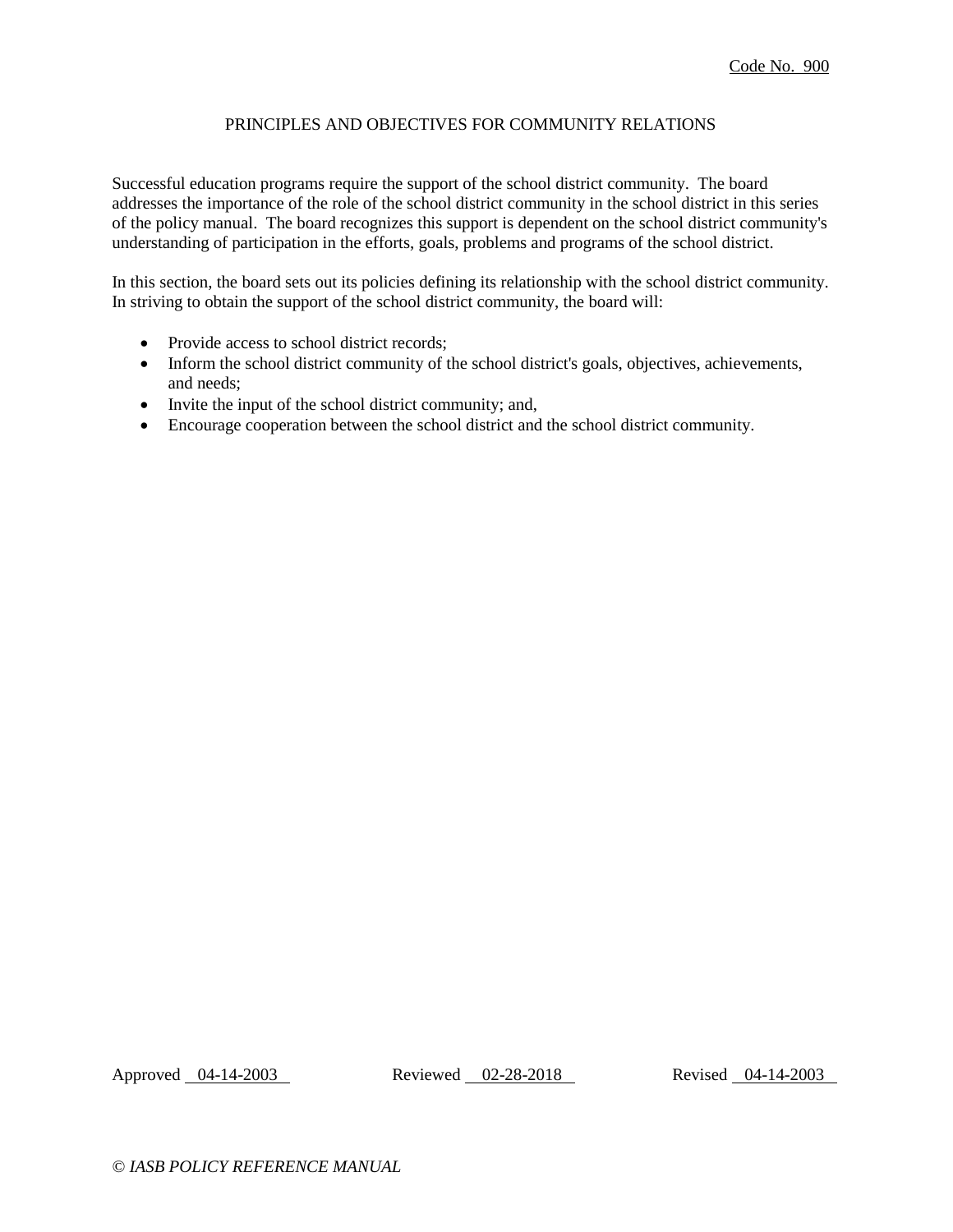# PUBLIC EXAMINATION OF SCHOOL DISTRICT RECORDS

Public records of the school district may be viewed by the public during the regular business hours of the administration offices of the school district. These hours are 8:00 a.m. to 4:00 p.m. Monday through Friday, except for holidays and recesses.

Persons wishing to view the school district's public records will contact the board secretary and make arrangements for the viewing. The board secretary will make arrangements for viewing the records as soon as practicable, depending on the nature of the request.

Persons may request copies of public records by telephone or in writing, including electronically. The school district may require pre-payment of the costs prior to copy and mailing.

Persons wanting copies may be assessed a fee for the copy. Persons wanting compilation of information may be assessed a fee for the time of the employee to compile the requested information. Printing of materials for the public at the expense of the school district will only occur when the event is sponsored by the school district.

Pursuant to Iowa law, the board has determined certain records need to be confidential as their disclosure could jeopardize the safety of persons or property and include, but are not limited to, the following:

- Security procedures
- Emergency preparedness procedures
- Evacuation procedures
- Security codes and passwords

It is the responsibility of the board secretary to maintain accurate and current records of the school district. It is the responsibility of the board secretary to respond in a timely manner to requests for viewing and receiving public information of the school district.

*NOTE: This is a mandatory policy and is consistent with the Iowa public records law regarding access to, copying of and charging for copies of public records. By law, individuals have a right to access public records during the hours of 9:00 a.m. - 12:00 p.m. and 1:00 p.m.- 4:00 p.m. unless the board sets other hours. IASB recommends that the board establish specific hours in board policy, and blanks are provided in the first paragraph for that purpose. For more detailed discussion of this issue, see IASB's Policy Primer, Vol. 19 #6- June 23, 2006.*

*Iowa law requires boards to specify what emergency preparedness items need to be confidential in order to protect the safety of individuals or property. A short list is provided but should be added to by the board, if needed.*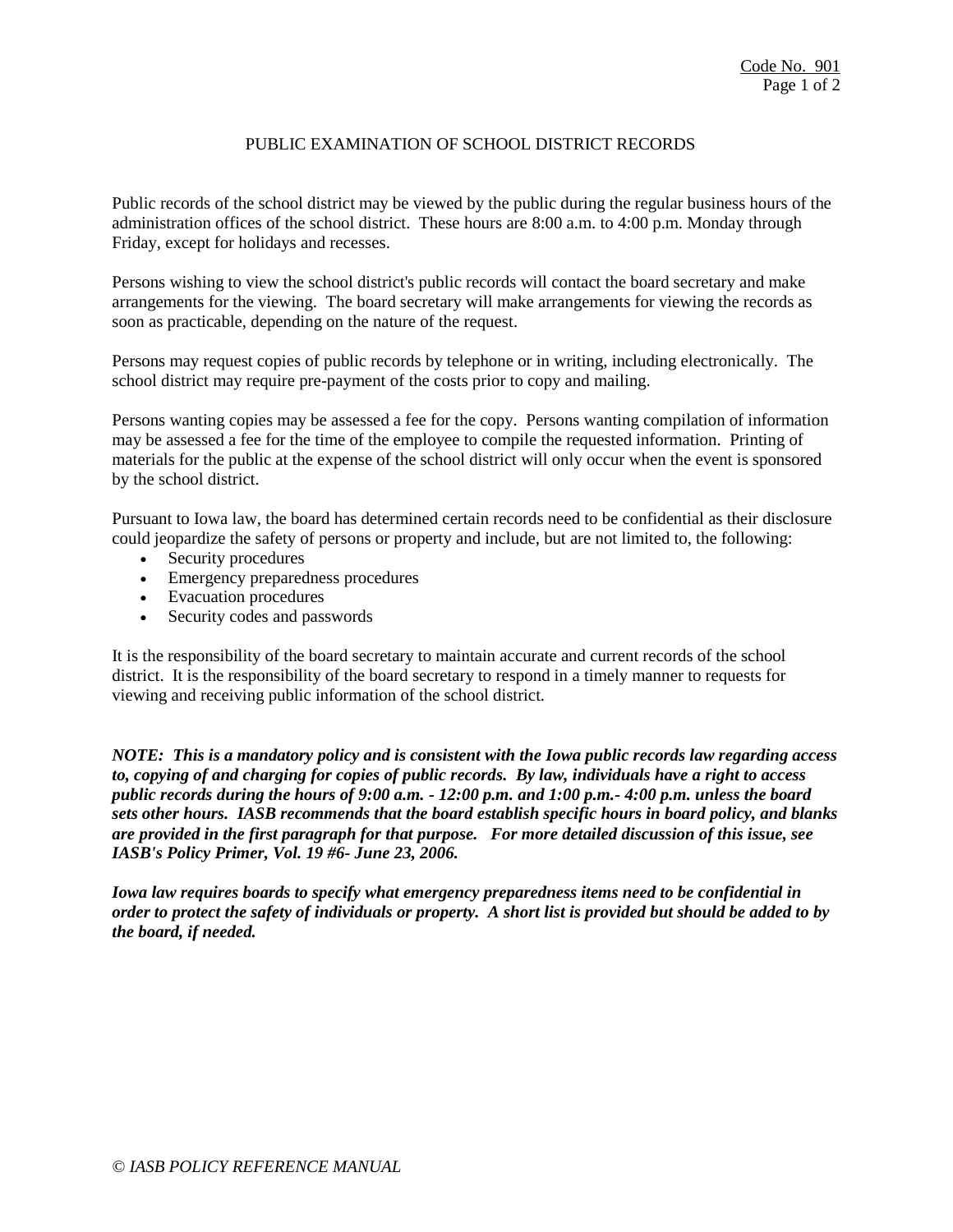## PUBLIC EXAMINATION OF SCHOOL DISTRICT RECORDS

|                  |                                     | 1980 Op. Att'y Gen. 88.<br>1972 Op. Att'y Gen. 158.<br>1968 Op. Att'y Gen. 656.                                                                                               |
|------------------|-------------------------------------|-------------------------------------------------------------------------------------------------------------------------------------------------------------------------------|
| Cross Reference: | 215<br>401.5<br>506<br>708<br>902.1 | <b>Board of Directors' Records</b><br><b>Employee Records</b><br><b>Student Records</b><br>Care, Maintenance, and Disposal of School District Records<br>News Media Relations |

Legal Reference: Iowa Code §§ 21.4; 22.7; 291.6 (2014).

Approved 11-19-2007 Reviewed 02-28-2018 Revised 11-19-2007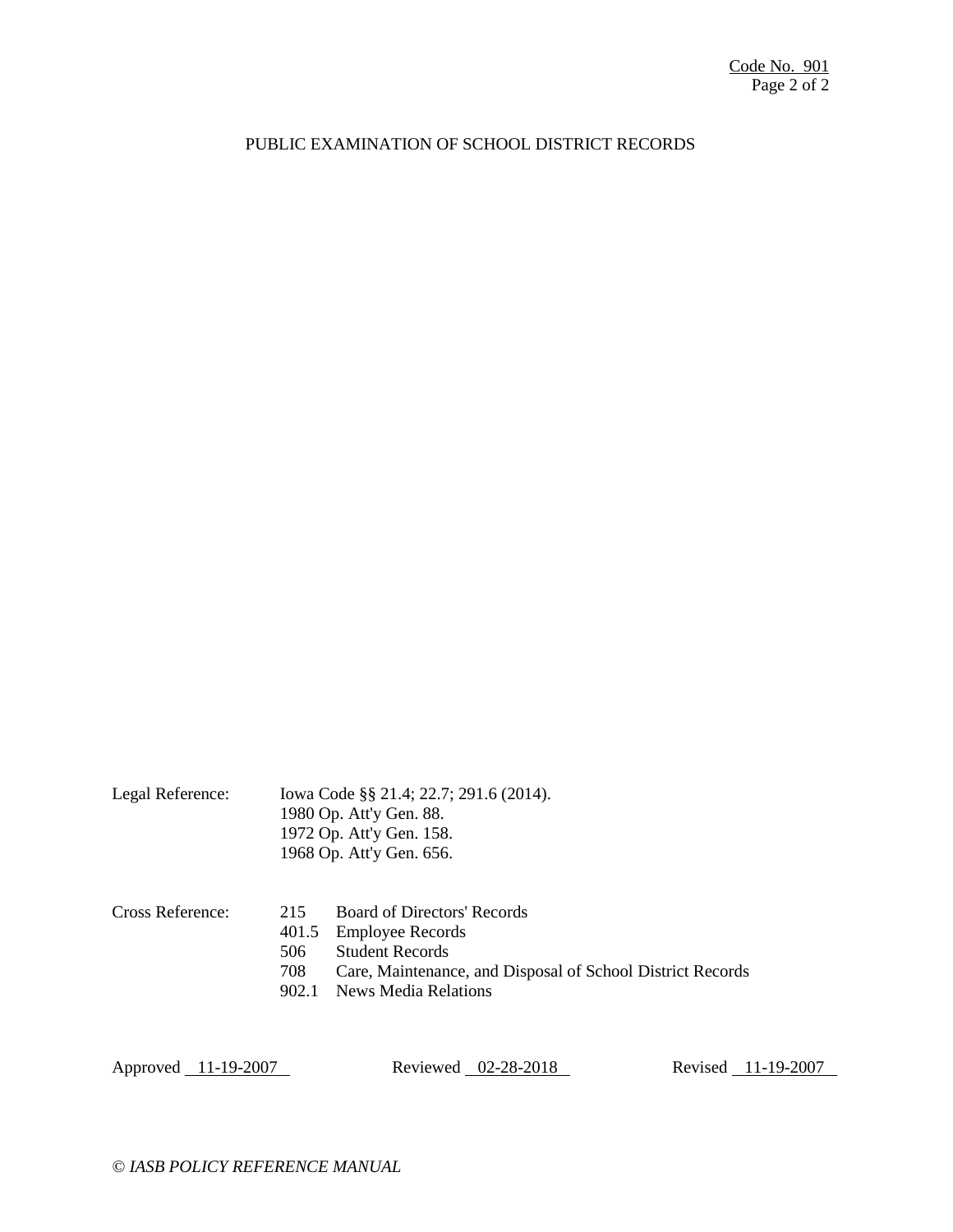## Code No. 902 – PRESS, RADIO, AND TELEVISION NEWS MEDIA

#### Code No. 902.1 – NEW MEDIA RELATIONS

The board recognizes the value of and supports open, fair and honest communication with the news media. The board will maintain a cooperative relationship with the news media. As part of this cooperative relationship, the board and the media will develop a means for sharing information while respecting each party's limitations.

Members of the news media are encouraged and welcome to attend open board meetings. The board president is the spokesperson for the board, and the superintendent is the spokesperson for the school district. It is the responsibility of the board president and superintendent to respond to inquiries from the news media about the school district.

Members of the news media seeking information about the school district will direct their inquiries to the superintendent. The superintendent will accurately and objectively provide the facts and board positions in response to inquiries from the news media about the school district.

Legal Reference: Iowa Code §§ 21.4; 22; 279.8 (2013).

Cross Reference: 902 Press, Radio and Television News Media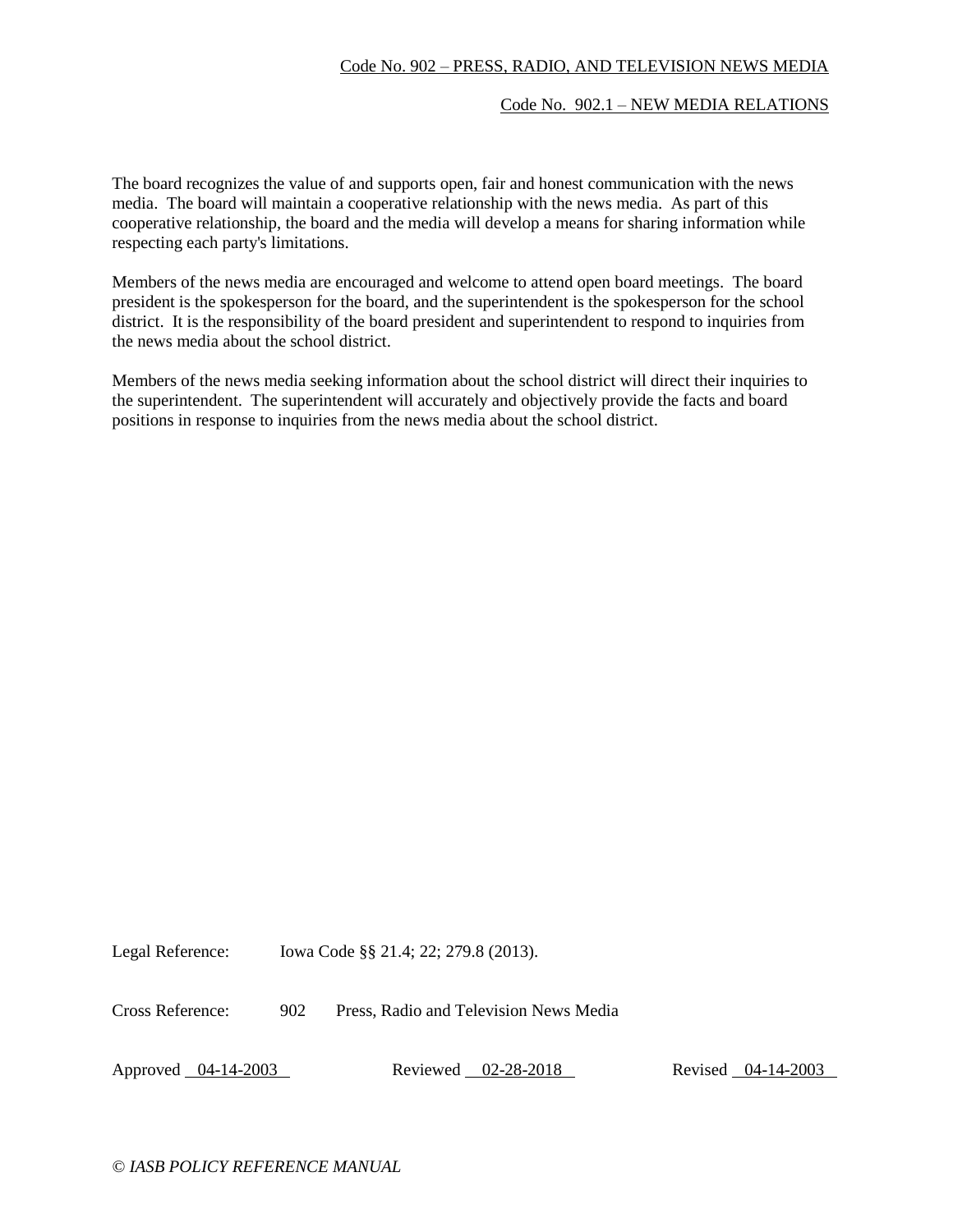### NEWS CONFERENCES AND INTERVIEWS

The superintendent, on behalf of the board and the school district, may hold a news conference or respond to a request for an interview with the news media.

The superintendent will respond accurately, openly, honestly, and objectively to inquiries from the news media about the school district.

News conferences and interviews planned or pre-arranged for school district activities will include the board and the superintendent. News conferences for issues requiring an immediate response may be held by the superintendent. It is within the discretion of the superintendent to determine whether a news conference or interview is held to provide an immediate response to an issue.

It is the responsibility of the superintendent to keep the board apprised of news conferences and interviews.

Legal Reference: Iowa Code §§ 21.4; 22; 279.8 (2013).

Cross Reference: 902 Press, Radio and Television News Media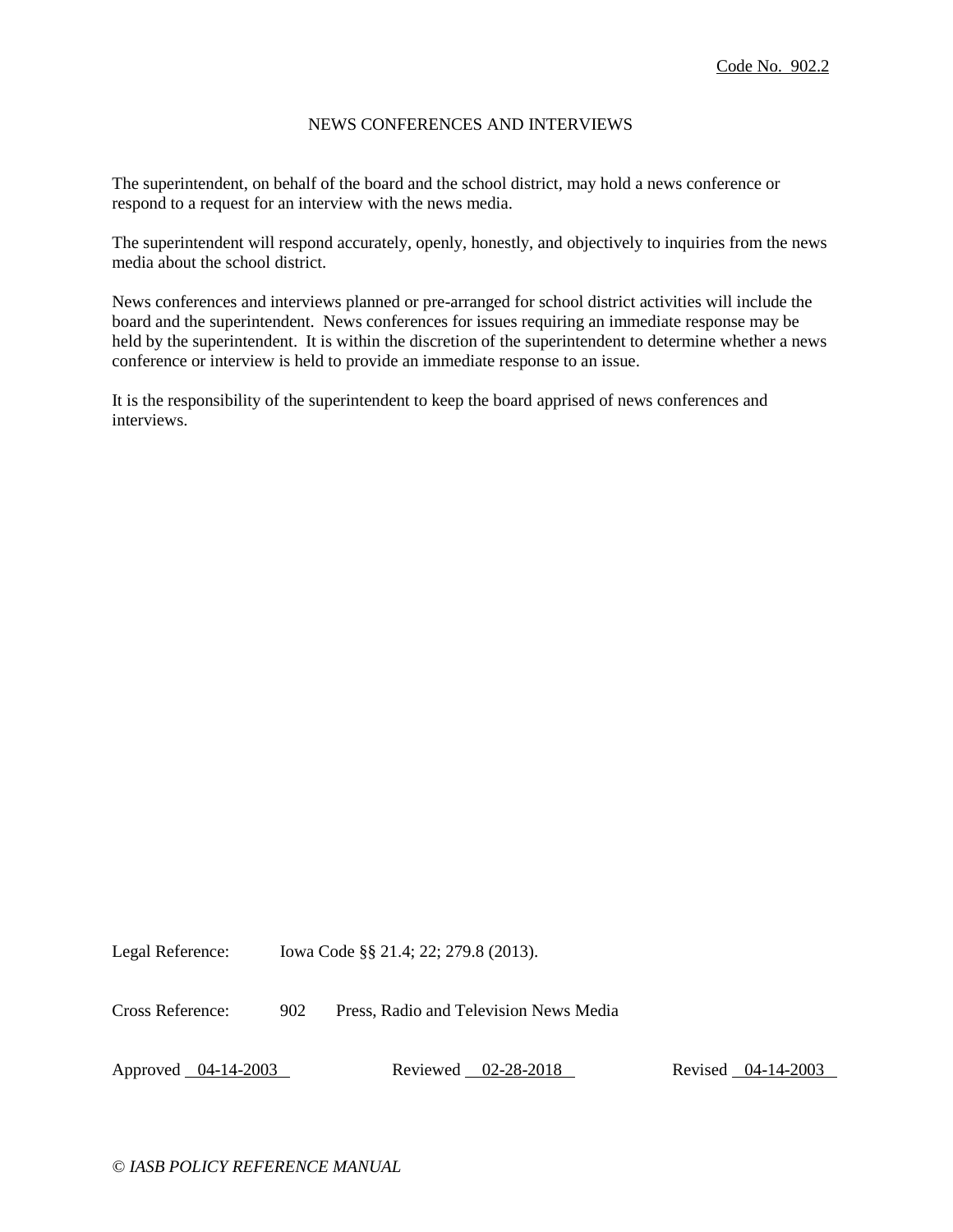### NEWS RELEASES

The superintendent will determine when a news release about internal school district and board matters will be issued. In making this determination, the superintendent will strive to keep the media and the school district community accurately and objectively informed. Further, the superintendent will strive to create and maintain a positive image for the school district. It is the responsibility of the superintendent to approve news releases originating within the school district prior to their release.

News releases will be prepared and disseminated to news media in the school district community. Questions about news releases will be directed to the superintendent.

| Legal Reference: | Widmer v. Reitzler, 182 N.W.2d 177 (Iowa 1970).<br>Dobrovolny v. Reinhardt, 173 N.W.2d 837 (Iowa 1970).<br>Iowa Code §§ 21.4; 22.2 (2013).<br>1980 Op. Att'y Gen. 73.<br>1952 Op. Att'y Gen. 133. |                                        |  |  |
|------------------|---------------------------------------------------------------------------------------------------------------------------------------------------------------------------------------------------|----------------------------------------|--|--|
| Cross Reference: | 902                                                                                                                                                                                               | Press, Radio and Television News Media |  |  |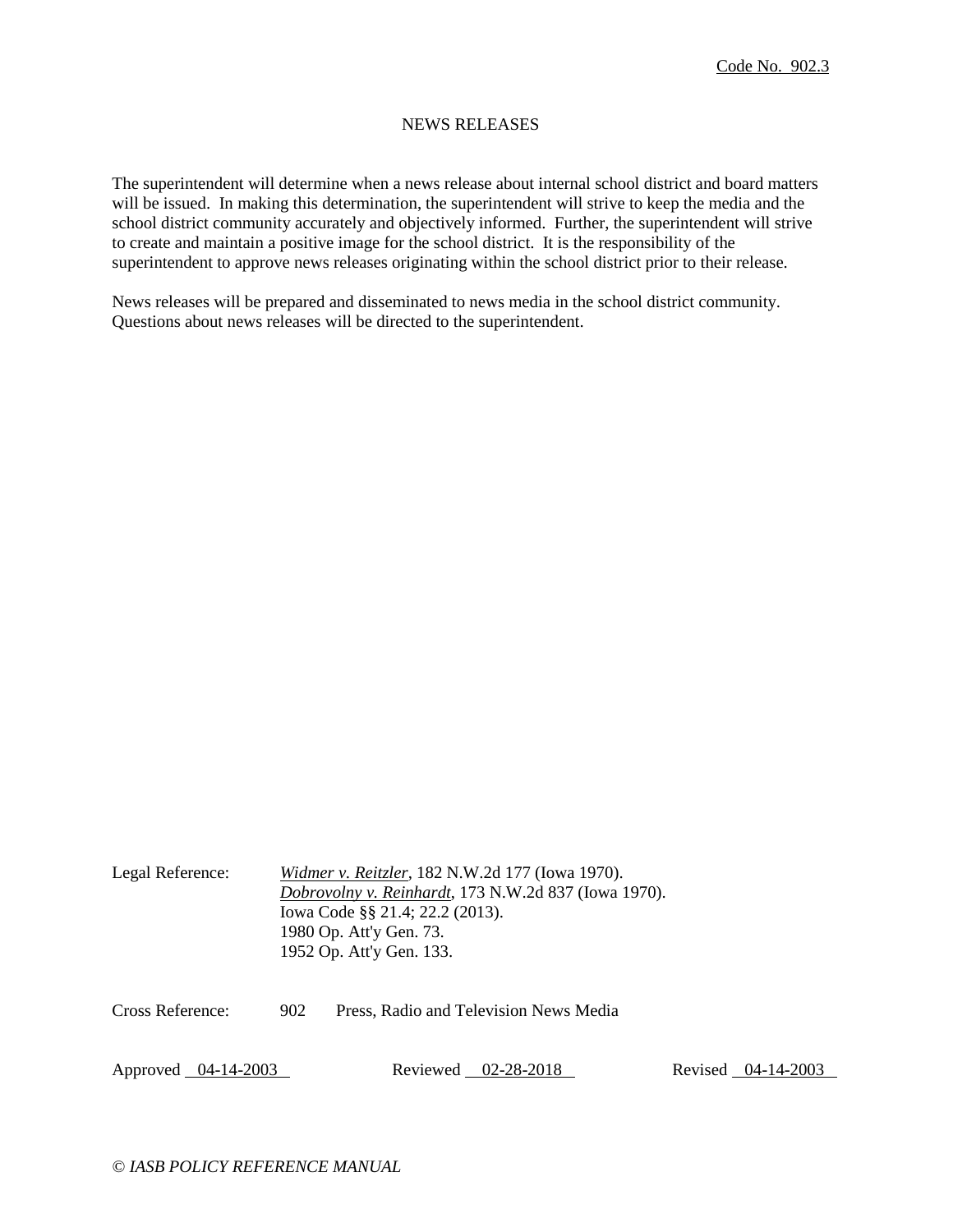### LIVE BROADCAST OR RECORDING

Individuals may broadcast or record public school district events, including open board meetings, as long as it does not interfere with, or disrupt, the school district event and it does not create an undue burden in adapting the buildings and sites to accommodate the request.

It is within the discretion of the superintendent to determine whether the request is unduly burdensome and whether the broadcast or recording will interfere with or disrupt the school district event.

Recording of classroom activities will be allowed at the discretion of the superintendent. Parents will be notified prior to recording of classroom activities.

It is the responsibility of the superintendent to develop administrative regulations outlining the procedures for making the request and the rules for operation if the request is granted.

*NOTE: This policy states that prior to recording of classroom activities, parents will be notified but does not require parental permission. Notification is not a legal requirement, but it is recommended. The policy gives the school district the flexibility to have one notice to cover the entire year and can be placed in the student directory info policy, a parent newsletter or handbook.*

Legal Reference: Iowa Code §§ 21.4, .7; 22; 279.8 (2013).

| Cross Reference: | 506.2 Student Directory Information |
|------------------|-------------------------------------|
|                  |                                     |

- 902.1 News Media Relations
- 903.3 Visitors to School District Buildings and Sites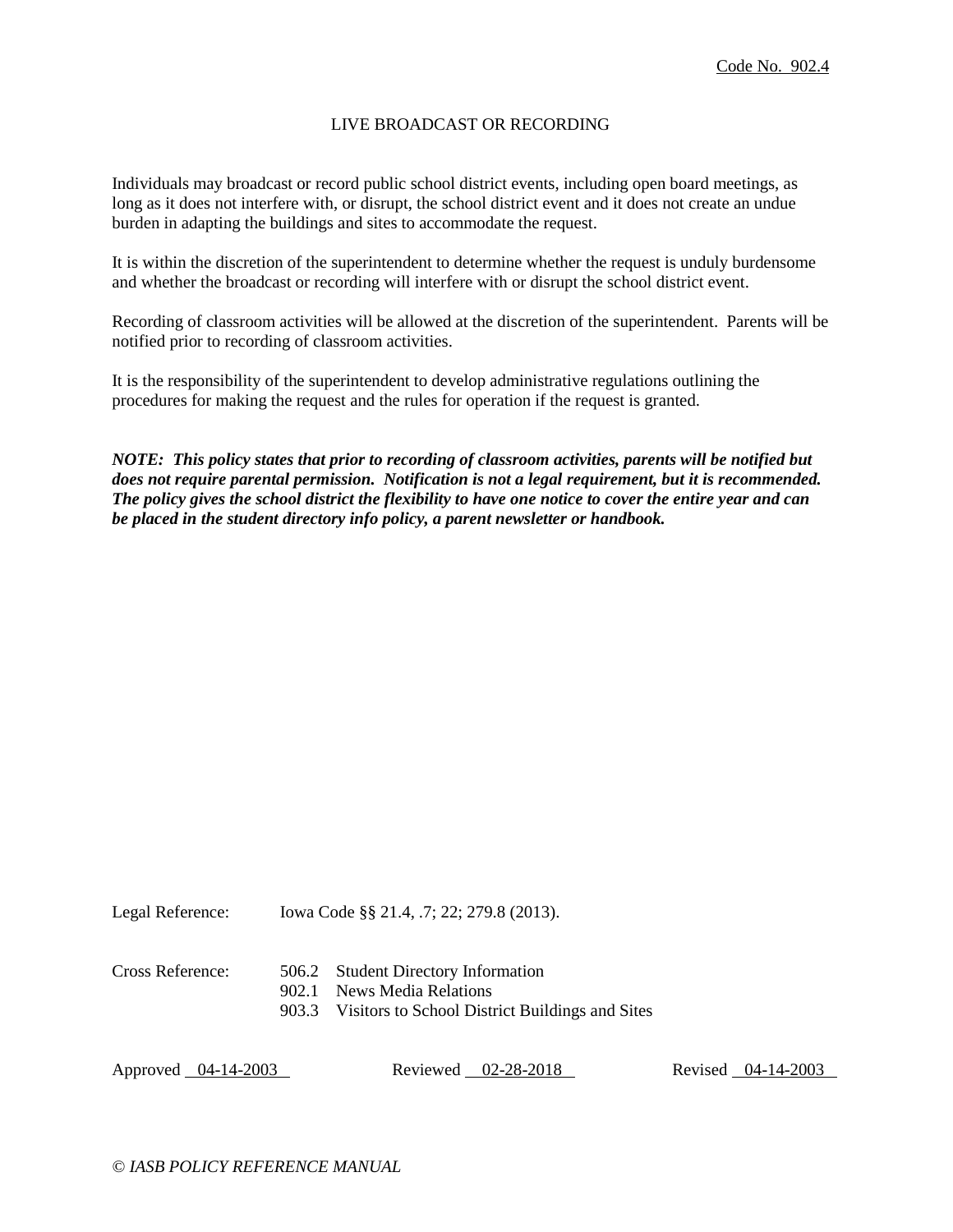# Code No. 903 – PUBLIC PARTICIPATION IN THE SCHOOL DISTRICT

#### Code No. 903.1 – SCHOOL – COMMUNITY GROUPS

The board values the participation and the support of school district-community groups, including, but not limited to, the booster club and parent-teacher organizations, which strive for the betterment of the school district and the education program. The board will work closely with these groups.

Prior to any purchase of, or fund raising for the purchase of goods or services for the school district, the group will confer with the superintendent to assist the group in purchasing goods or services to meet the school district's needs.

Funds raised by these groups for the school district may be kept as part of the accounts of the school district.

It is the responsibility of the building principal to be the liaison with the school district-community groups affiliated with the building principal's attendance center.

# *NOTE: Boards may want to personalize this policy to reflect the actual groups, organizations and associations within the school district.*

Legal Reference: Iowa Code §§ 279.8 (2013).

Cross Reference: 903 Public Participation in the School District

Approved 4-14-21 Reviewed 4-14-21 Reviewed 4-14-21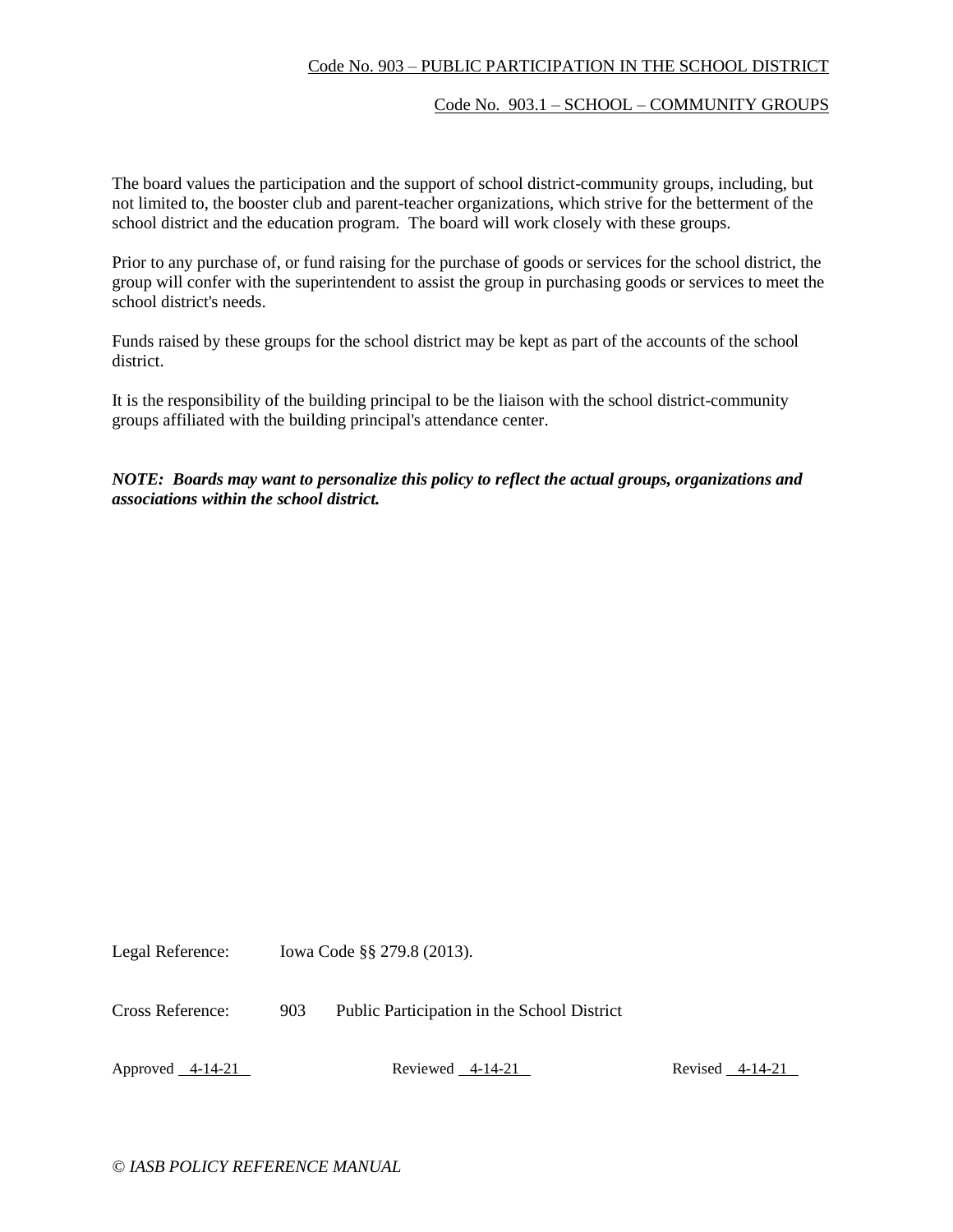### COMMUNITY RESOURCE PERSONS AND VOLUNTEERS

The board recognizes the valuable resource it has in the members of the school district community. When possible and in concert with the education program, members of the school district community may be asked to make presentations to the students or to assist employees in duties other than teaching. The school district may officially recognize the contributions made by volunteers.

Recruitment, training, utilization, and the maintenance of records for the purposes of insurance coverage and/or recognition of school district volunteers is the responsibility of the superintendent.

Volunteers within the district are held to the same high standards of behavior as school employees and will be subject to background checks prior to interacting with the students in a volunteer capacity. It is the responsibility of the superintendent or the superintendent's designee to create regulations necessary to carry out this policy.

Legal Reference: Iowa Code §§ 279.8; 670. Cross Reference: 603.1 Basic Instruction Program 903.3 Visitors to School District Buildings and Sites

Approved 4-14-21 Reviewed 4-14-21 Reviewed 4-14-21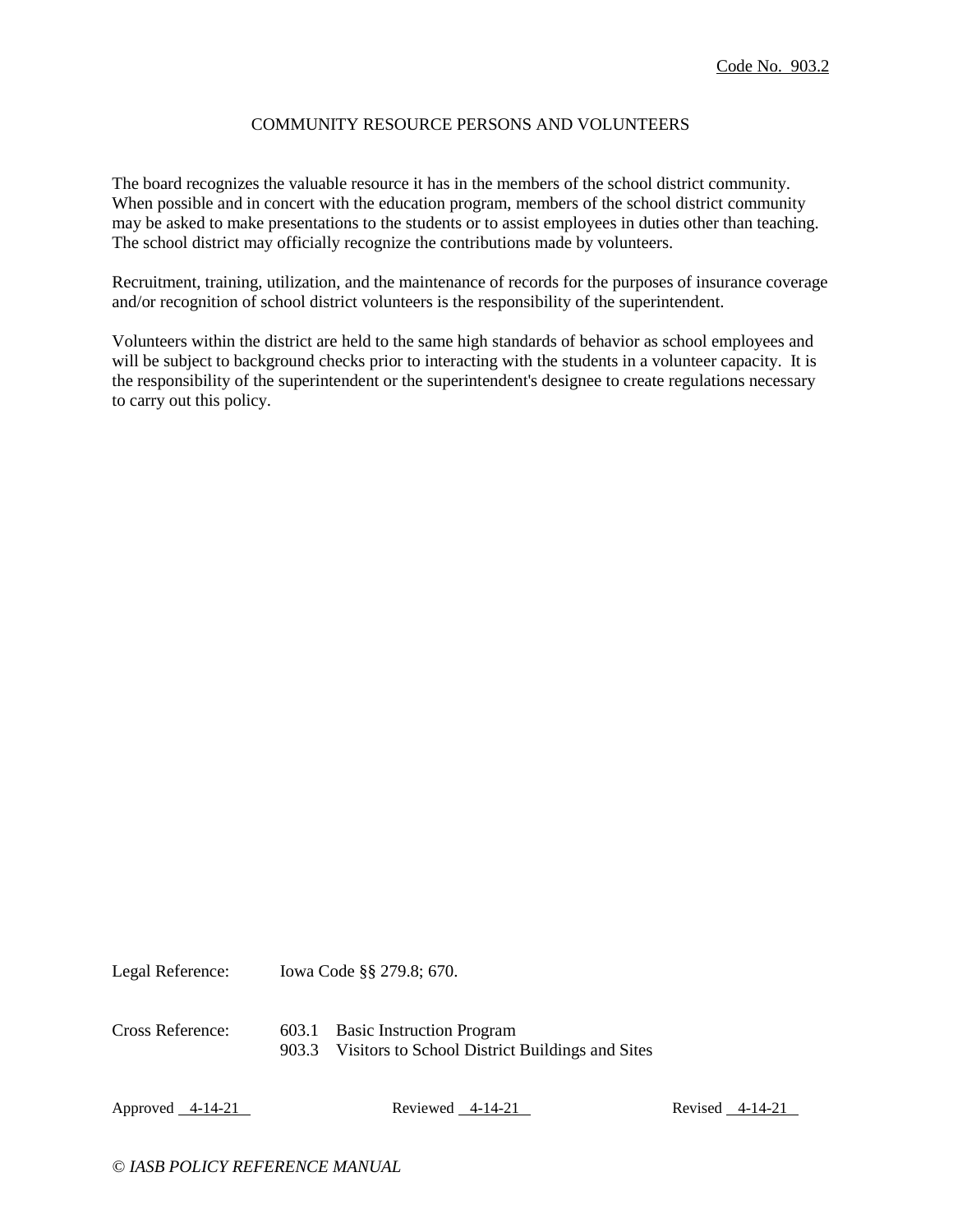### VISITORS TO SCHOOL DISTRICT BUILDINGS & SITES

The board welcomes the interest of parents and other members of the school district community and invites them to visit the school buildings and sites. Visitors, which include persons other than employees or students, must notify the principal of their presence in the facility upon arrival.

Persons who wish to visit a classroom while school is in session are asked to notify the principal and obtain approval from the principal prior to the visit so appropriate arrangements can be made and so class disruption can be minimized. Teachers and other employees will not take time from their duties to discuss matters with visitors.

Visitors will conduct themselves in a manner fitting to their age level and maturity and with mutual respect and consideration for the rights of others while attending school events. Visitors failing to conduct themselves accordingly may be asked to leave the premises. Children who wish to visit school must be accompanied by a parent or responsible adult.

It is the responsibility of employees to report inappropriate conduct. It is the responsibility of the superintendent and principals to take the action necessary to cease the inappropriate conduct. If the superintendent or principals are not available, a school district employee will act to cease the inappropriate conduct.

Legal Reference: Iowa Code §§ 279.8; 716.7 (2013).

| Cross Reference: | 902 | Press, Radio and Television News Media          |
|------------------|-----|-------------------------------------------------|
|                  |     | 903.2 Community Resource Persons and Volunteers |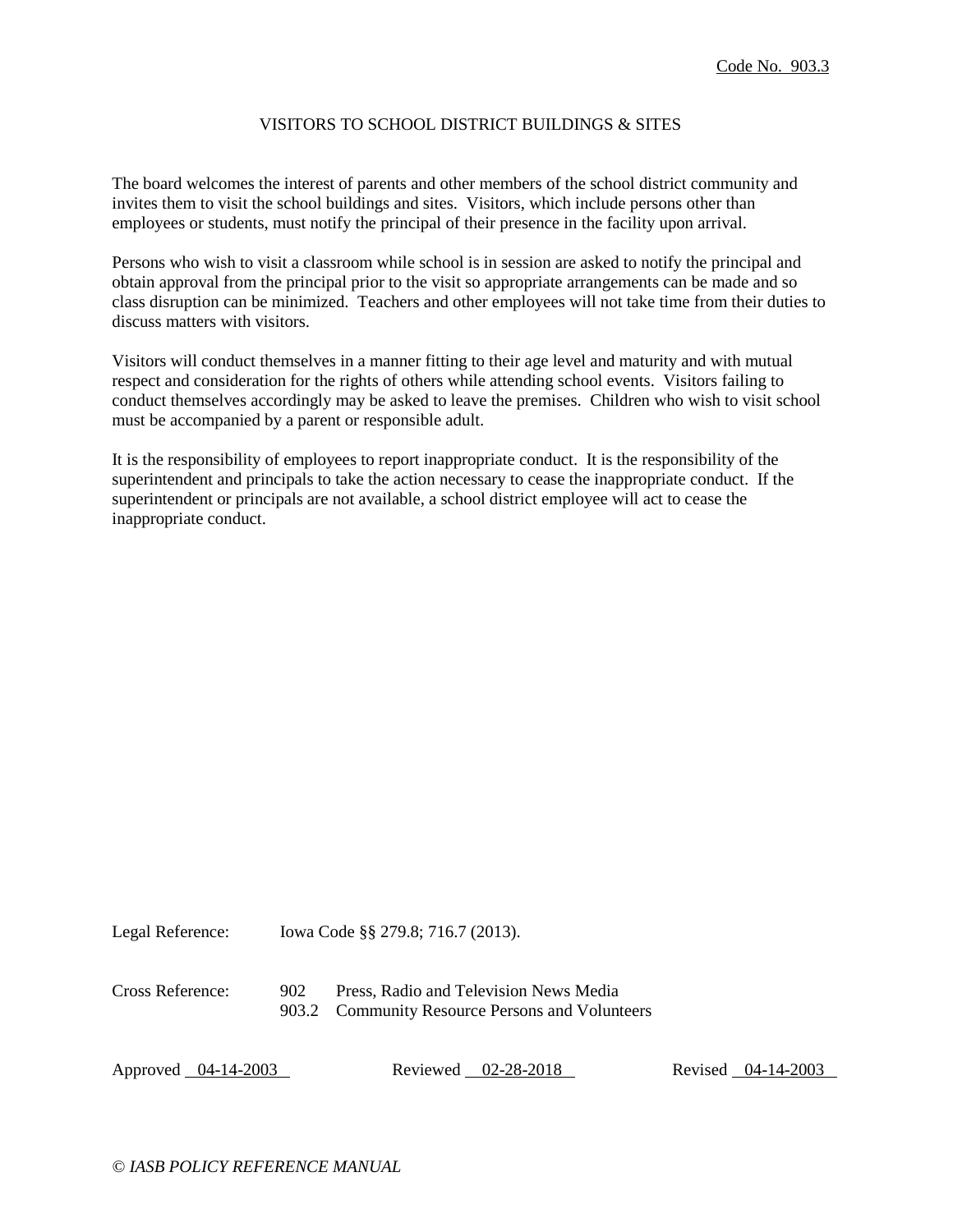## PUBLIC CONDUCT ON SCHOOL PREMISES

The board expects that students, employees and visitors will treat each other with respect, engage in responsible behavior, exercise self-discipline and model fairness, equity and respect. Individuals violating this policy will be subject to discipline. Students will be disciplined consistent with the student conduct policies. Employees will be disciplined consistent with employee discipline policies and laws. Others will be subject to discipline according to this policy.

Individuals are permitted to attend school sponsored or approved activities or visit school premises only as guests of the school district, and, as a condition, they must comply with the school district's rules and policies. Individuals will not be allowed to interfere with or disrupt the education program or activity. Visitors, like the participants, are expected to display mature, responsible behavior. The failure of individuals to do so is not only disruptive but embarrassing to the students, the school district and the entire community.

To protect the rights of students to participate in the education program or activities without fear of interference or disruption and to permit the school officials, employees and activity sponsors and officials to perform their duties without interference or disruption, the following provisions are in effect:

- Abusive, verbal or physical conduct of individuals directed at students, school officials, employees, officials and activity sponsors of sponsored or approved activities or at other individuals will not be tolerated.
- Verbal or physical conduct of individuals that interferes with the performance of students, school officials, employees, officials and activity sponsors of sponsored or approved activities will not be tolerated.
- The use of vulgar, obscene or demeaning expression directed at students, school officials, employees, officials and activity sponsors of sponsored or approved activities participating in a sponsored or approved activity or at other individuals will not be tolerated.

If an individual becomes physically or verbally abusive, uses vulgar, obscene or demeaning expression, or in any way interrupts an activity, the individual may be removed from the event by the individual in charge of the event. Law enforcement may be contacted for assistance.

Individuals removed from school premises have the ability to follow the board's chain of command and complaint policies should they choose to do so. The exclusion is in effect should the individual choose to appeal the decision of the superintendent. The term "individual" as used in the policy also includes students and employees.

If an individual has been notified of exclusion and thereafter tries to enter a school building or attends a sponsored or approved activity, the individual will be advised that his/her attendance will result in prosecution. The school district may obtain a court order for permanent exclusion from the school building or from future school sponsored or approved activities.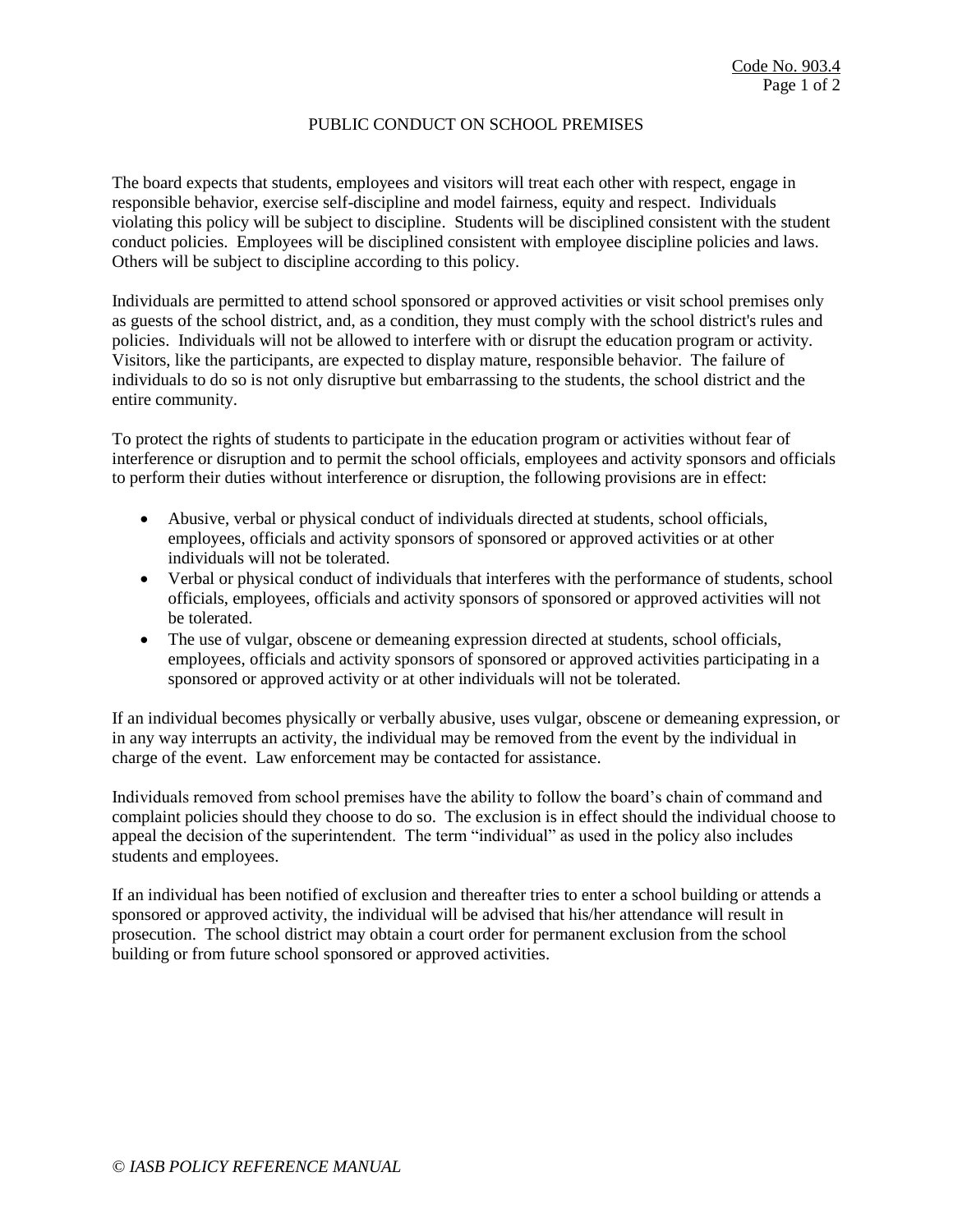### PUBLIC CONDUCT ON SCHOOL PREMISES

*NOTE: This policy reflects the Iowa civility and trespass law, and outlines a school district's authority to enforce the law. The first paragraph of the policy addressing civility is mandatory, but the remaining portions are optional. Boards can amend the language as needed to fit their individual needs. For more detailed discussion of this issue, see IASB's Policy Primer, Vol. 20 #2- September 13, 2007..*

| Legal Reference:    |                            | lowa Code §§ 279.8, .66; 716.7 (2013).                                                                                 |                    |
|---------------------|----------------------------|------------------------------------------------------------------------------------------------------------------------|--------------------|
| Cross Reference:    | 205<br>504<br>802.6<br>903 | <b>Board Member Liability</b><br><b>Student Activities</b><br>Vandalism<br>Public Participation in the School District |                    |
| Approved 11/19/2007 |                            | Reviewed 02-28-2018                                                                                                    | Revised 11/19/2007 |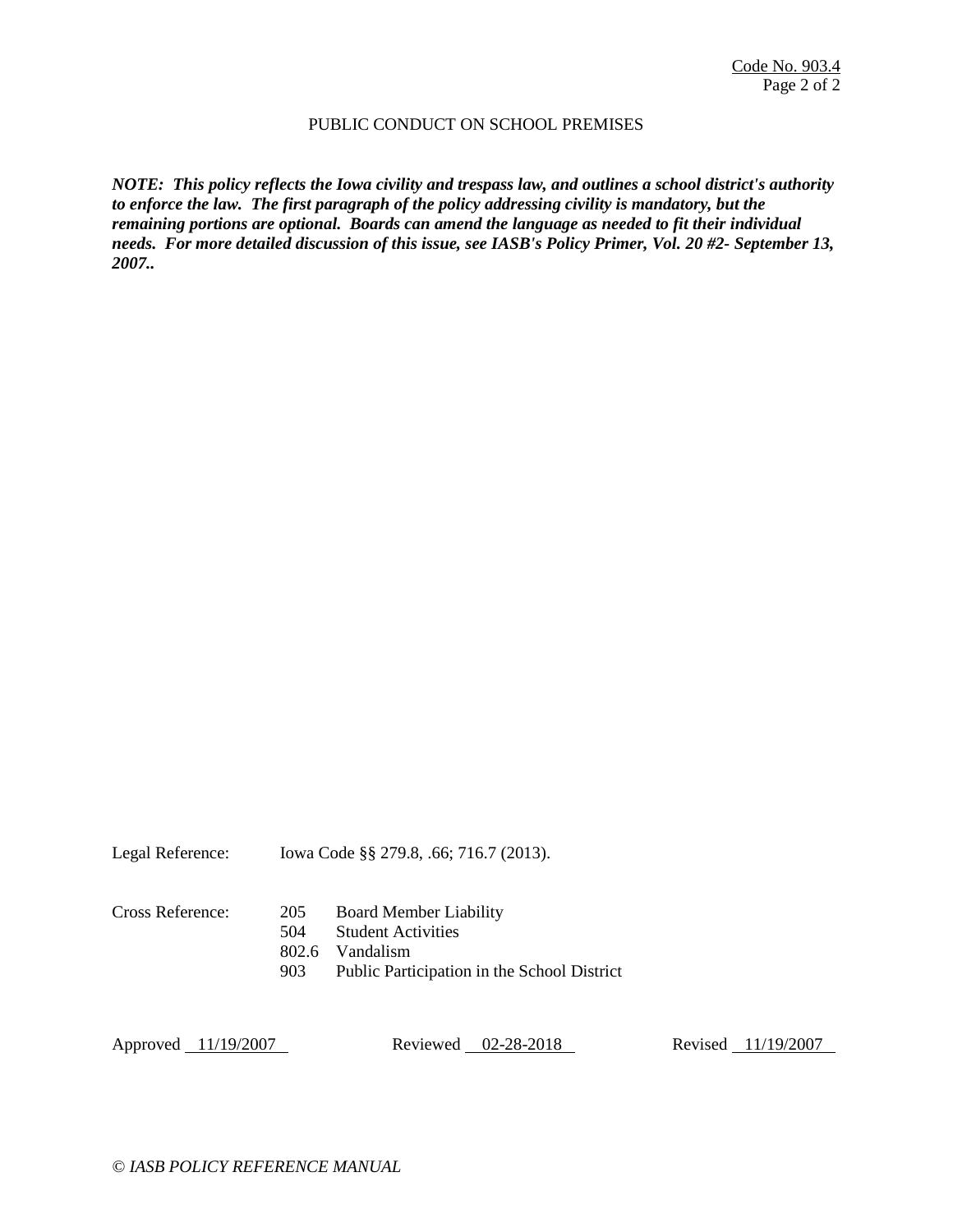## DISTRIBUTION OF MATERIALS

The board recognizes that students, employees, parents or citizens may want to distribute materials within the school district that are noncurricular. Noncurricular materials to be distributed must be approved by the building principal and meet certain standards prior to their distribution.

It is the responsibility of the superintendent, in conjunction with the building principals to draft administrative regulations regarding this policy.

*NOTE: The regulation accompanying this policy has been approved by the 8th Circuit Court of Appeals in Bystrom v. Fridley High School, 822 F.2d 747 (8th Cir. 1987). Amendments to or deviation from this regulation should be addressed to local counsel prior to adoption.*

| Legal Reference:    |                       | U.S. Const. amend. I.<br>Hazelwood School District v. Kuhlmeier, 484 U.S. 260 (1988).<br>Bethel School District v. Fraser, 478 U.S. 675 (1986).<br>New Jersey v. T.L.O., 469 U.S. 325 (1985).<br>Tinker v. Des Moines Ind. Comm. Sch. Dist., 393 U.S. 503 (1969).<br>Bystrom v. Fridley High School, 822 F.2d 747 (8th Cir. 1987).<br>Iowa Code §§ 279.8; 280.22 (2013). |                    |
|---------------------|-----------------------|--------------------------------------------------------------------------------------------------------------------------------------------------------------------------------------------------------------------------------------------------------------------------------------------------------------------------------------------------------------------------|--------------------|
| Cross References:   | 502.3<br>503.1<br>504 | Freedom of Expression<br><b>Student Conduct</b><br><b>Student Activities</b><br>603.9 Academic Freedom                                                                                                                                                                                                                                                                   |                    |
| Approved 07-26-2007 |                       | Reviewed 02-28-2018                                                                                                                                                                                                                                                                                                                                                      | Revised 07-16-2007 |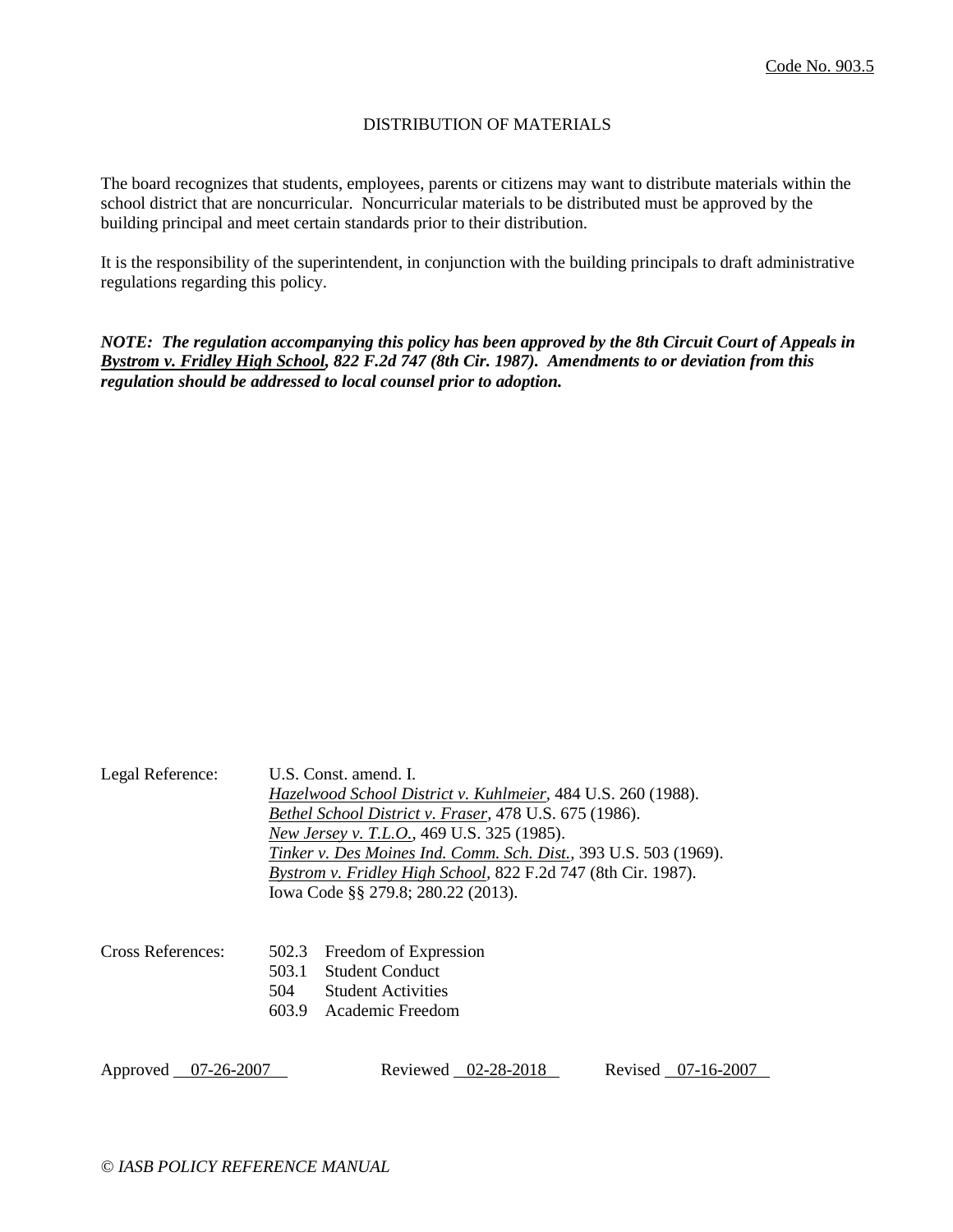## DISTRIBUTION OF MATERIALS REGULATION

#### I. Guidelines.

Individuals, including students, may have the right to distribute on school premises, at reasonable times and places, unofficial written material, petitions, buttons, badges or other insignia, except expression which:

- 1. is obscene to minors;
- 2. is libelous;
- 3. contains indecent, vulgar, profane or lewd language;
- 4. advertises any product or service not permitted to minors by law;
- 5. constitutes insulting or fighting words, the very expression of which injures or harasses other people (e.g., threats of violence, defamation of character or of a person's race, religion, gender, disability, age or ethnic origin);
- 6. presents a clear and present likelihood that, either because of its content or the manner of distribution, it will cause a material and substantial disruption of the proper and orderly operation and discipline of the school or school activities, will cause the commission of unlawful acts or the violation of lawful school regulations.

Distribution on school premises of material in categories (1) through (4) to any student is prohibited. Distribution on school premises of material in categories (5) and (6) to a substantial number of students is prohibited.

II. Procedures.

Anyone wishing to distribute unofficial written material must first submit for approval a copy of the material to the building principal at least twenty-four hours in advance of desired distribution time, together with the following information:

- 1. Name and phone number of the person submitting request and, if a student, the homeroom number;
- 2. Date(s) and time(s) of day of intended display or distribution;
- 3. Location where material will be displayed or distributed;
- 4. The grade(s) of students to whom the display or distribution is intended.

Within twenty-four hours of submission, the principal will render a decision whether the material violates the guidelines in subsection I or the time, place and manner restrictions in subsection III of this policy. In the event that permission to distribute the material is denied, the person submitting the request should be informed in writing of the reasons for the denial. Permission to distribute material does not imply approval of its contents by either, the school, the administration, the board or the individual reviewing the material submitted.

If the person submitting the request does not receive a response within twenty-four hours of submission, the person will contact the building principal's office to verify that the lack of response was not due to an inability to locate the person. If the person has made this verification and there is no response to the request, the material may be distributed in accordance with the time, place and manner provisions in subsection III.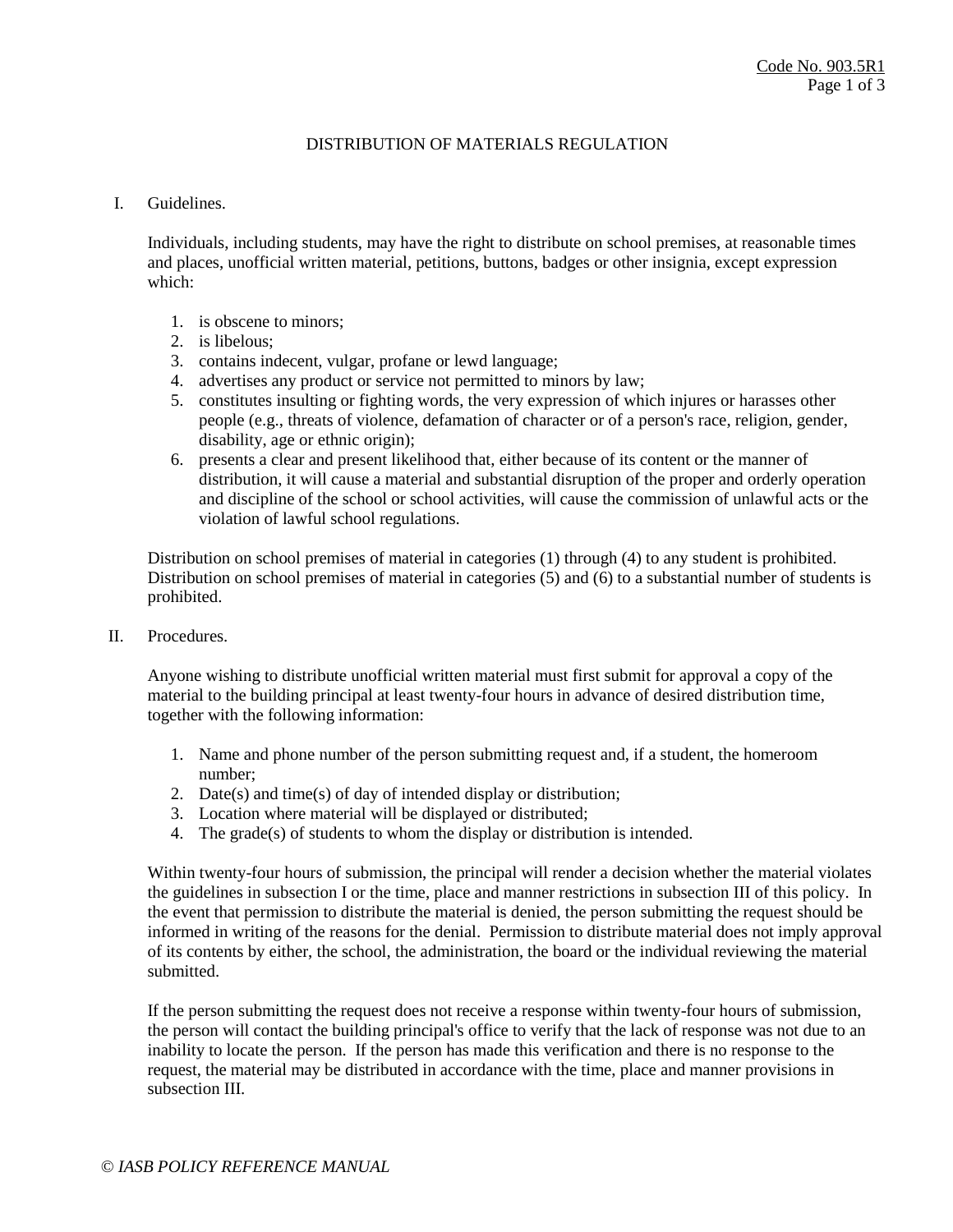## DISTRIBUTION OF MATERIALS REGULATION

If the person is dissatisfied with the decision of the principal, the person may submit a written request for appeal to the superintendent. If the person does not receive a response within three school days of submitting the appeal, the person will contact the superintendent to verify that the lack of response is not due to an inability to locate the person. If the person has made this verification and there is no response to the appeal, the material may be distributed in accordance with the time, place and manner provisions in subsection III.

At every level of the process the person submitting the request will have the right to appear and present the reasons, supported by relevant witnesses and material, as to why distribution of the written material is appropriate.

Permission to distribute material does not imply approval of its contents by either, the school district, the board, the administration or the individual reviewing the material submitted.

III. Time, place and manner of distribution.

The distribution of written material is prohibited when it blocks the safe flow of traffic within corridors and entrance ways of the school or otherwise disrupts school activities. The distribution of unofficial material is limited to a reasonable time, place and manner as follows:

- 1. The material will be distributed from a table set up for the purpose in a location designated by the principal, which location will not block the safe flow of traffic or block the corridors or entrance ways, but which will give reasonable access to students.
- 2. The material will be distributed either before and/or after the regular instructional day.
- 3. No written material may be distributed during and at the place of a normal school activity if it is reasonably likely to cause a material and substantial disruption of that activity.

## IV. Definitions.

The following definitions apply to the following terms used in this policy:

- 1. "Obscene to minors" is defined as:
	- (a) The average person, applying contemporary community standards, would find that the written material, taken as a whole, appeals to the prurient interest of minors of the age to whom distribution is requested;
	- (b) The material depicts or describes, in a manner that is patently offensive to prevailing standards in the adult community concerning how such conduct should be presented to minors of the age to whom distribution is requested, sexual conduct such as intimate sexual acts (normal or perverted), masturbation, excretory functions, and lewd exhibition of the genitals; and
	- (c) The material, taken as a whole, lacks serious literary, artistic, political or scientific value for minors.
- 2. "Minor" means any person under the age of eighteen.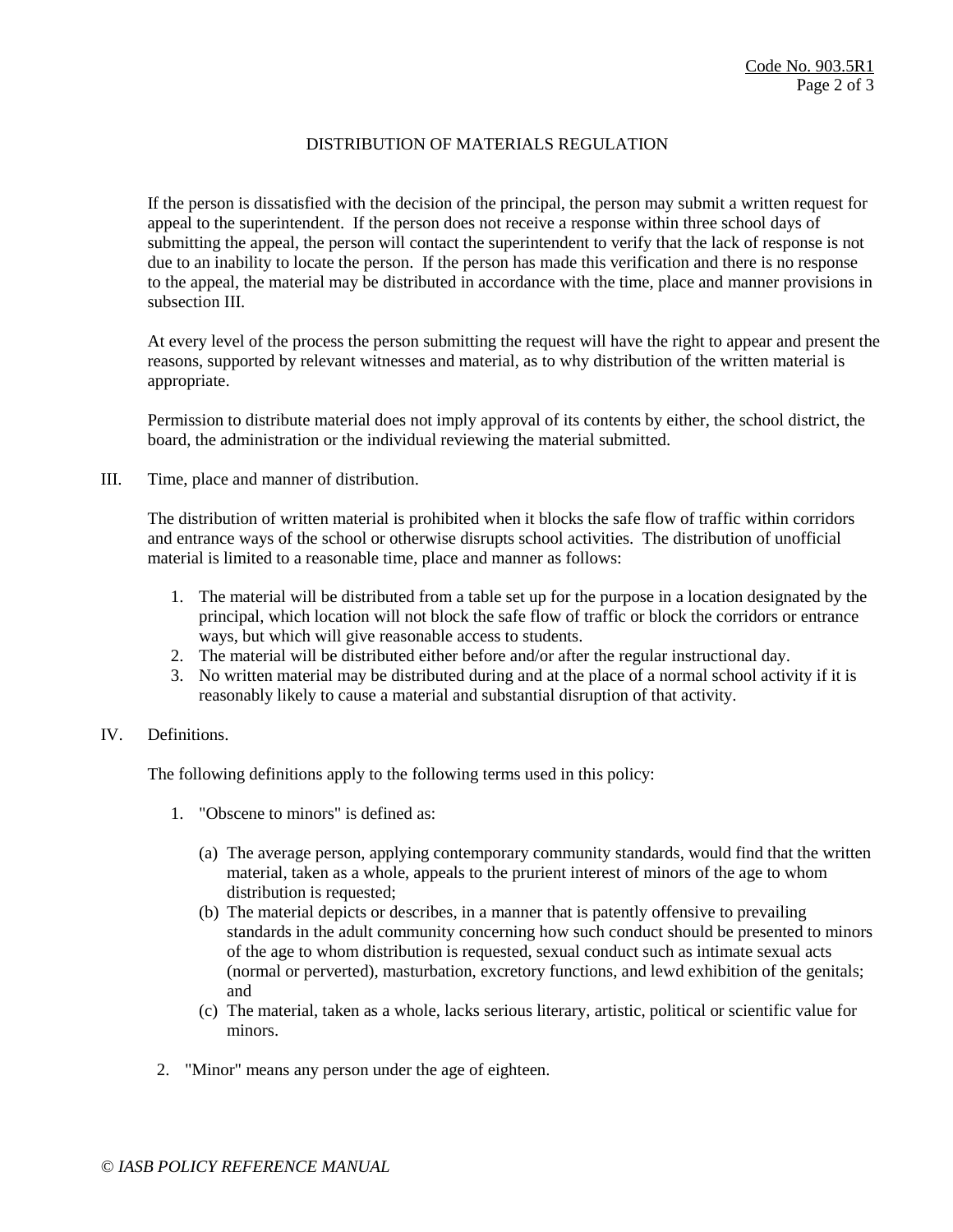# DISTRIBUTION OF MATERIALS REGULATION

- 3. "Material and substantial disruption" of a normal school activity is defined as follows:
	- (a) Where the normal school activity is an educational program of the district for which student attendance is compulsory, "material and substantial disruption" is defined as any disruption which interferes with or impedes the implementation of that program.
	- (b) Where the normal school activity is voluntary in nature (including, without limitation, school athletic events, school plays and concerts, and lunch periods), "material and substantial disruption" is defined as student rioting, unlawful seizures of property, widespread shouting or boisterous demonstration, sit-in, stand-in, walk-out, or other related forms of activity.
	- (c) In order for expression to be considered disruptive, there must exist specific facts upon which the likelihood of disruption can be forecasted including past experience in the school, current events influencing student activities and behavior, and instances of actual or threatened disruption relating to the written material in question.
- 4. "School activities" means any activity of students sponsored by the school and includes, by way of example but not limited to, classroom work, library activities, physical education classes, official assemblies and other similar gatherings, school athletic contests, band concerts, school plays and inschool lunch periods.
- 5. "Unofficial" written material includes all written material except school newspapers, literary magazines, yearbooks, and other publications funded and/or sponsored or authorized by the school. Examples include leaflets, brochures, flyers, petitions, placards and underground newspapers, whether written by students or others.
- 6. "Libelous" is a false and unprivileged statement about a specific individual that tends to harm the individual's reputation or to lower him/her in the esteem of the community.
- 7. "Distribution" means circulation or dissemination of written material by means of handing out free copies, selling or offering copies for sale and accepting donations for copies. It includes displaying written material in areas of the school which are generally frequented by students.
- V. Disciplinary action.

Distribution by any student of unofficial written material prohibited in subsection I or in violation of subsection III may be halted, and students may be subject to discipline including suspension and expulsion. Any other party violating this policy may be requested to leave the school property immediately and, if necessary, local law enforcement officials will be called.

VI. Notice of policy to students.

A copy of this policy will be published in student handbooks and posted conspicuously in school buildings.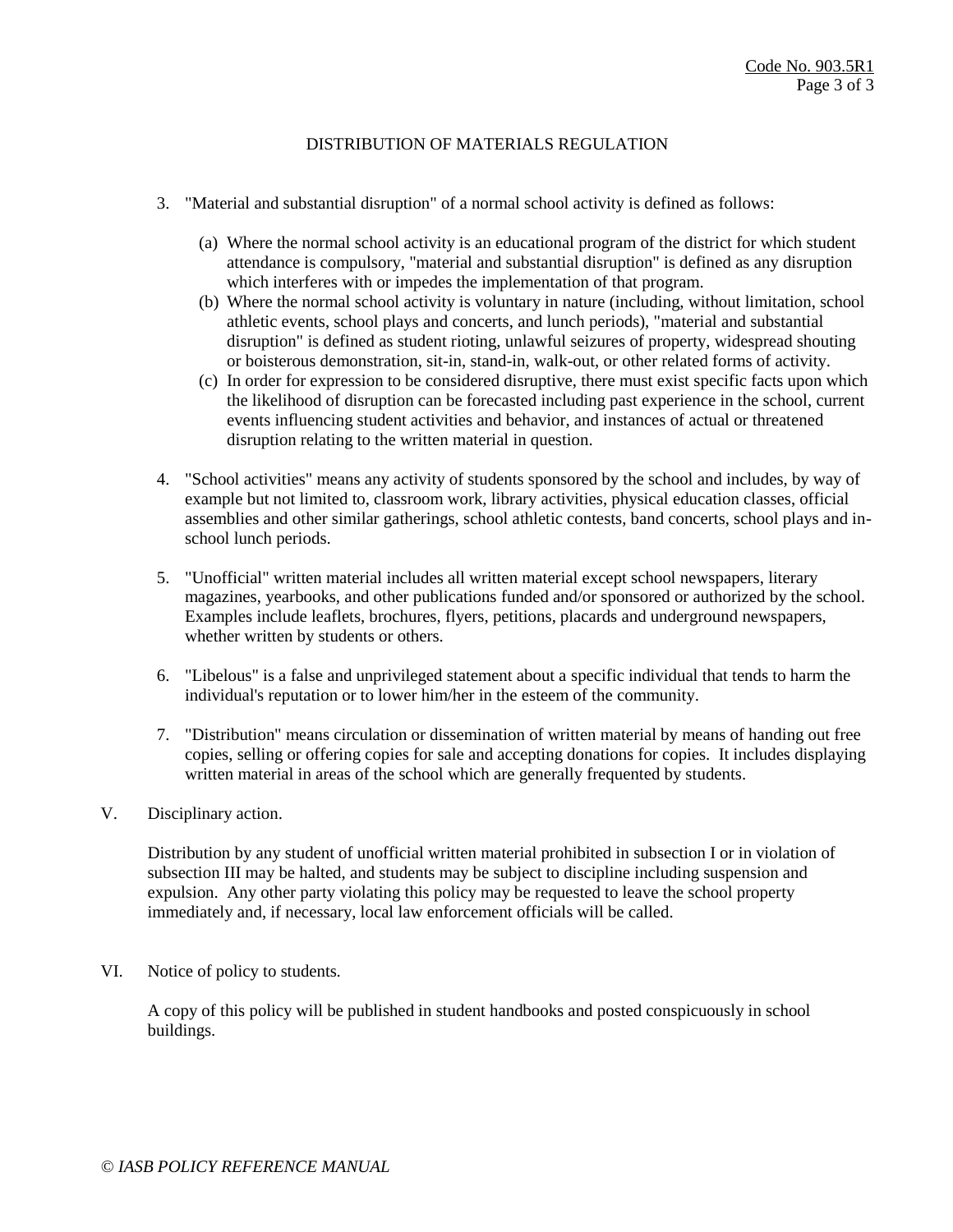# Code No. 904 – COMMUNITY ACTIVITIES INVOLVING STUDENTS

### Code No. 904.1 – TRANSPORTING STUDENTS IN PRIVATE VEHICLES

Generally, transporting students for school purposes is done in a vehicle owned by the school district and driven by a school bus driver. Students may be transported in private vehicles for school purposes. It is within the discretion of the superintendent to determine when this is appropriate.

Individuals transporting students for school purposes in private vehicles must have the permission of the superintendent and meet all applicable requirements set by the district. Prior to transporting students in private vehicles, the district may require the following:

- $\bullet$  The vehicle used to transport the student(s) is in good condition and meets all applicable safety requirements;
- The driver transporting the student(s) possesses a valid drivers' license;
- Proof of insurance has been supplied to the superintendent and the insurance satisfies the minimum coverage requirements for driving personal vehicles in the State of Iowa ; and
- The parents of the students to be transported have given written permission to the superintendent.

The school district assumes no responsibility for those students who have not received the approval of the superintendent and who ride in private vehicles for school purposes. If transportation is not provided by the school district, or if transportation provided by the school district is declined by the student or parent/guardian, then the responsibility and corresponding liability for transportation for school purposes shall rest solely with the student and parent/guardian.

This policy statement applies to transportation of students for school purposes in addition to transporting students to and from their designated attendance center. The superintendent may develop an administrative process to implement this policy.

*NOTE: It is important for districts to remember that if language is included in the policy, it needs to be followed in practice. For example, if the district requires written permission as stated above, the district needs to make sure that this is in fact being required for every student, every time. If the district finds a requirement to be impractical, then it should not be included in the policy.* 

Legal Reference: Iowa Code §§ 279.8; 285; 321. 281 I.A.C. 43.

| Cross Reference: |     | 401.7 Employee Travel Compensation |
|------------------|-----|------------------------------------|
|                  | 711 | Transportation                     |

Approved 4-14-21 Reviewed 4-14-21 Reviewed 4-14-21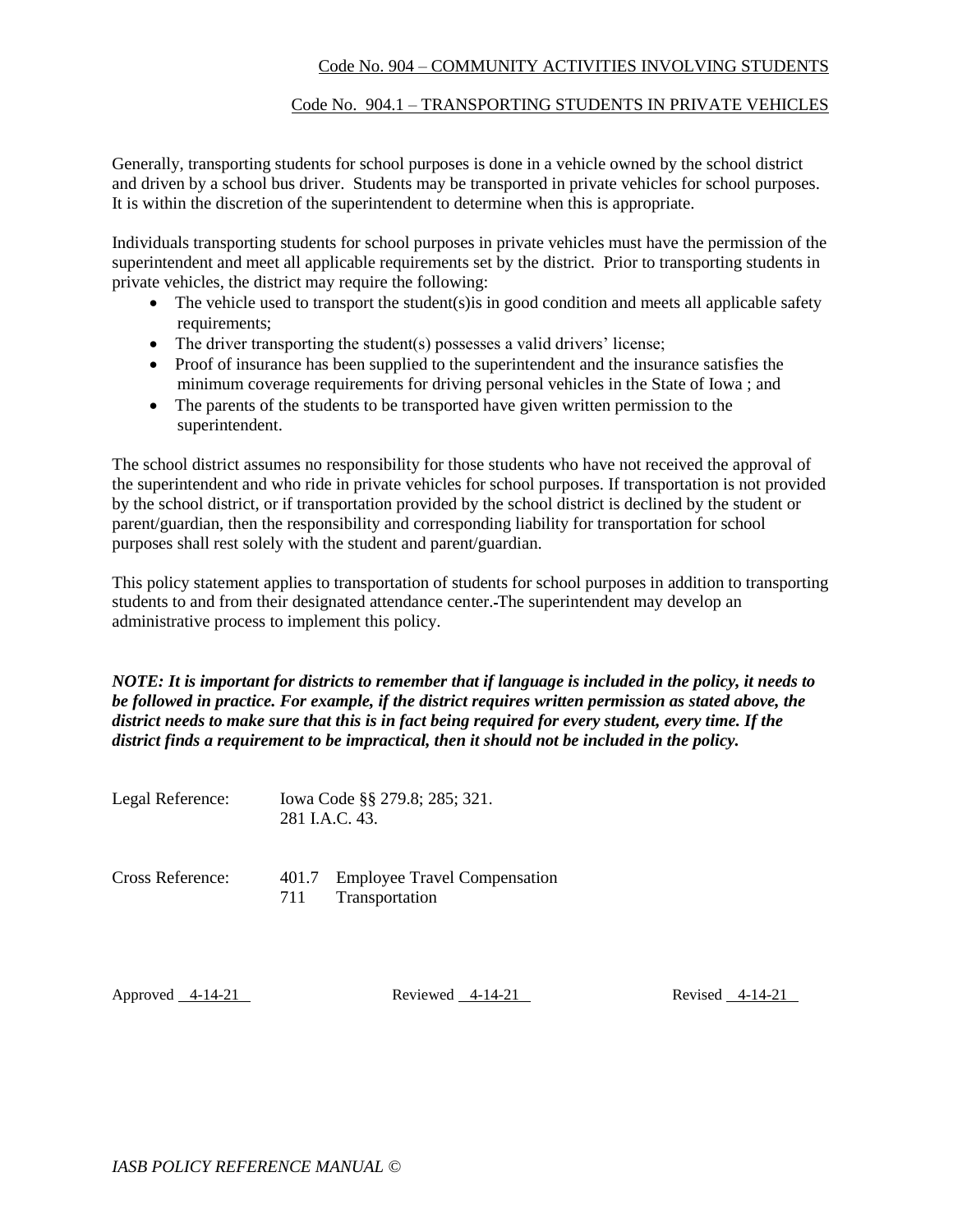### ADVERTISING AND PROMOTION

The use of students, the school district name, or its buildings and sites for advertising and promoting products and/or services of entities and organizations operating for a profit is not allowed except with prior board approval. Nonprofit entities and organizations may be allowed to use students, the school district name, or its buildings and sites if the purpose is educationally related and prior approval has been obtained from the board.

Legal Reference: Iowa Code § 279.8 (2013).

Cross Reference: 504.5 Student Fund Raising 904 Community Activities Involving Students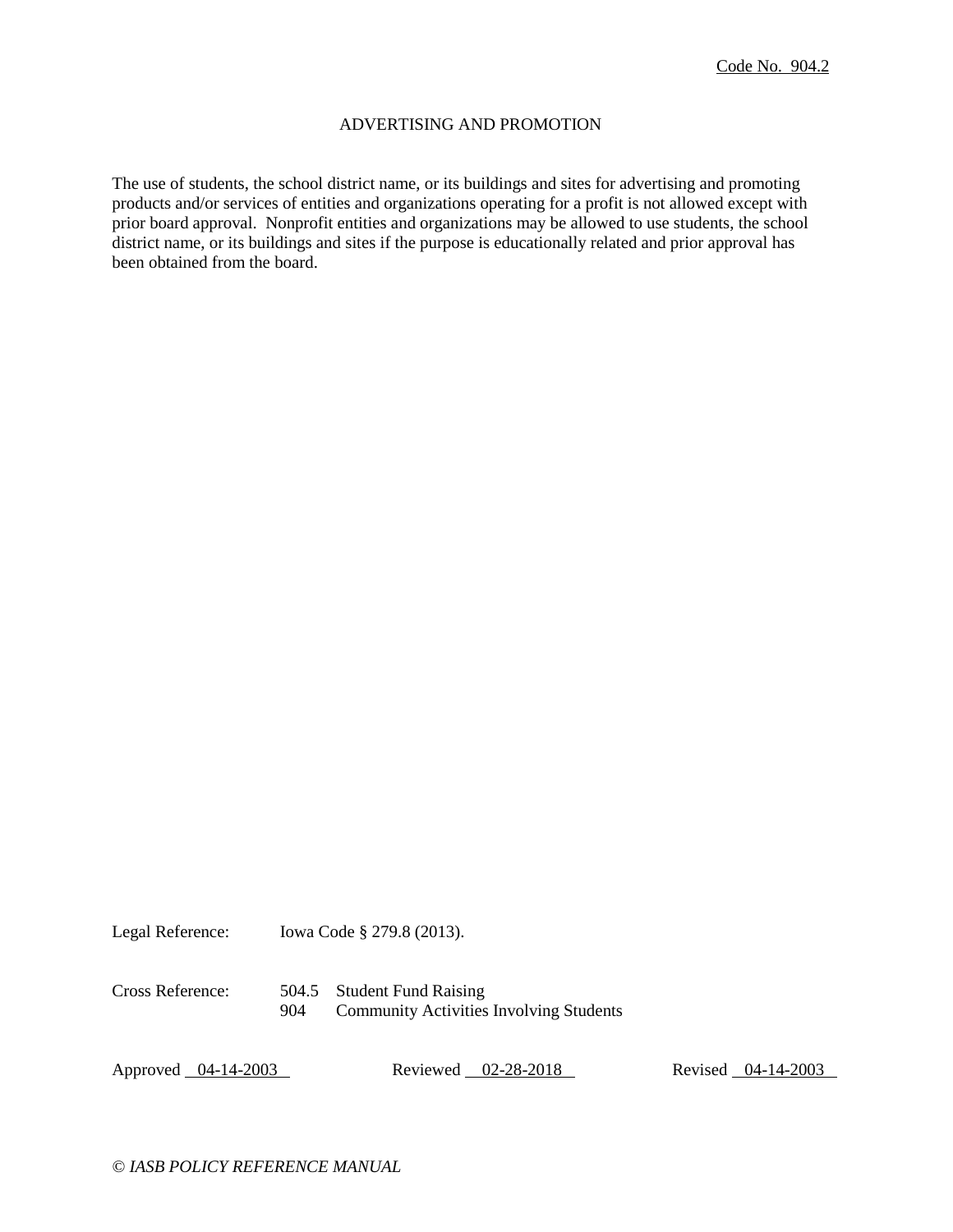## Code No. 905 – USE OF SCHOOL DISTRICT FACILITIES AND EQUIPMENT

# Code No. 905.1 – COMMUNITY USE OF SCHOOL DISTRICT FACILITIES & EQUIPMENT Page 1 of 2

School district facilities and equipment will be made available to local nonprofit entities which promote cultural, educational, civic, community, or recreational activities. "Entity(ies)" will include organizations, groups and individuals and their agents. Any district employee using district-owned property or facilities for a use outside their duties as an employee is doing so as a community member, and not as a district employee. Prior to using district resources for activities outside the scope of their job duties, employees must meet the requirements to be considered a qualifying entity. Such use will be permitted only when the use does not interfere with or disrupt the education program or a school-related activity, the use is consistent with state law, and will end no later than midnight. It is within the discretion of the board to allow for-profit entities to use school district facilities and equipment. The board reserves the right to deny use of the facilities and equipment to an entity. It is within the discretion of the superintendent to allow use of school district facilities and equipment on Sundays.

Entities that wish to use school district facilities or equipment must apply at the High School Principal's or Activities Director's office. It is the responsibility of the board secretary or superintendent to determine whether the school district facility or equipment requested is available and whether the application for use meets board policy and administrative regulations. It is the responsibility of the superintendent and board secretary to provide application forms, obtain proof of insurance, and draw up the contract for use of school district facilities and equipment.

Use of school district facilities and equipment by entities will be supervised by a school district employee unless special prior arrangements are made with the superintendent. The school district employee will not accept a fee from the entity using school district facilities and equipment. If appropriate, the school district employee may be paid by the school district.

Entities that use school district buildings, or equipment, or sites must leave the building or site in the same condition it was in prior to its use. Inappropriate use of school district facilities and equipment may result in additional fees charged to, or the inability of, the entity to use school district facilities or equipment in the future.

The board may allow entities, such as the Boy and Girl Scouts and 4-H, to use the school district facilities and equipment without charge. While such entities may use the facilities and equipment without charge, they may be required to pay a custodial fee.

It is the responsibility of the superintendent to develop a fee schedule for the board's approval and to develop administrative regulations regarding this policy.

*NOTE: This policy requires that all users of school district facilities provide proof of insurance. This is not a legal requirement. It is there for the protection of the school district. Prior to waiving insurance requirements for groups, a school district should check with its insurance carrier to clarify coverage.*

*This policy also addresses use of the school district's ICN classroom. Language in brackets and italics should be used only if the district maintains an ICN classroom. Otherwise, remove this language and DO NOT USE 905.1R1, 905.1R2, 905.1E1 and 905.1E2. The language the fifth paragraph addresses the school district's sponsorship of outside groups use of the ICN. Boards can limit their sponsorship if they choose. The policy is also written to pass on the ICN costs to the sponsored group.*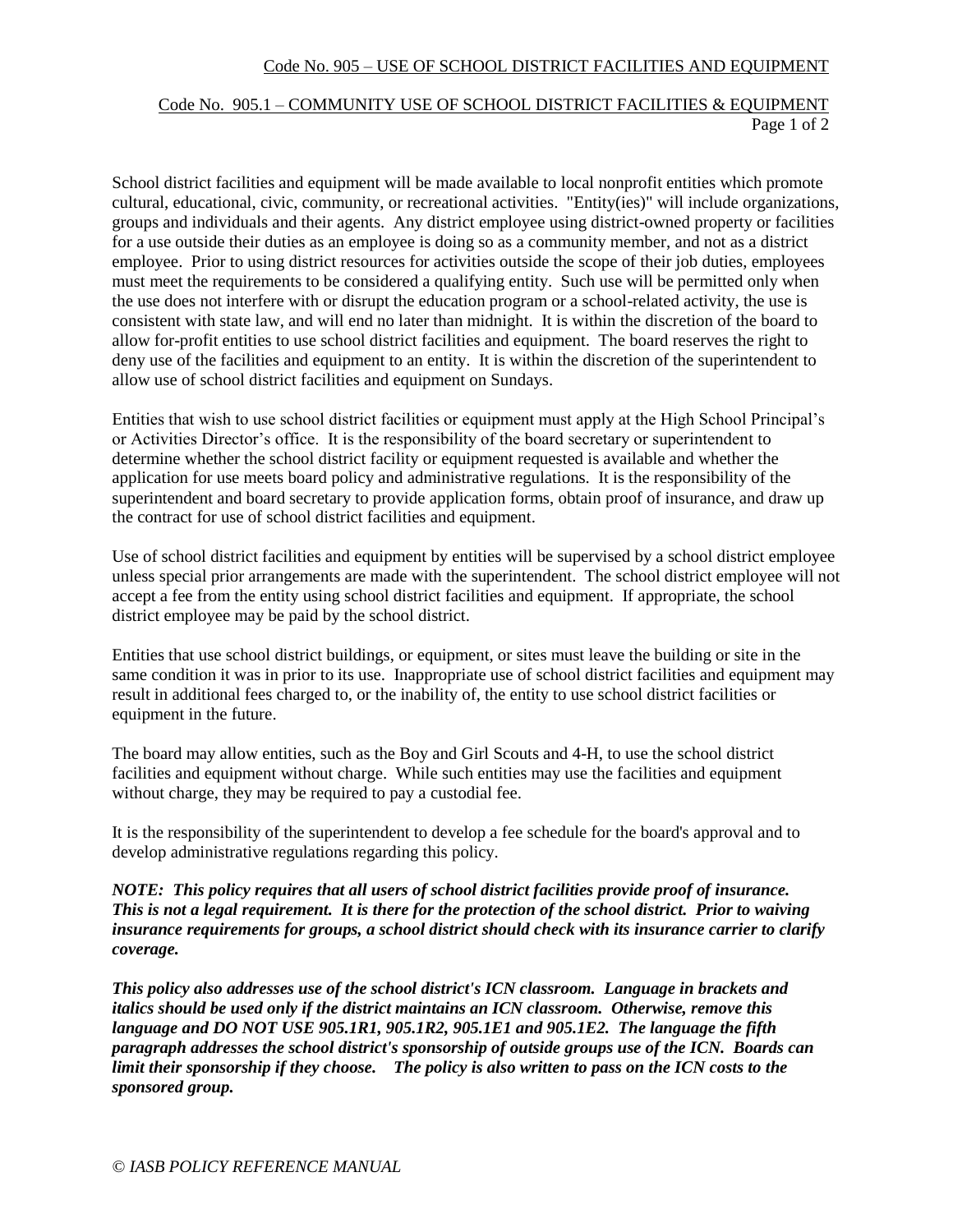### COMMUNITY USE OF SCHOOL DISTRICT FACILITIES & EQUIPMENT

*The language in the sixth paragraph represents mandatory policy language. The seventh paragraph is language that is recommended but is not mandatory. The supporting administrative regulations address matters specific to ICN classroom use for the board's consideration. The new ICN regulation is at 905.1R2.* 

Legal Reference: Iowa Code §§ 8D; 123.46; 276; 278.1(4); 279.8; 297.9-.11.

Cross Reference: 704 Revenue

Approved 4-14-21 Reviewed 4-14-21 Reviewed 4-14-21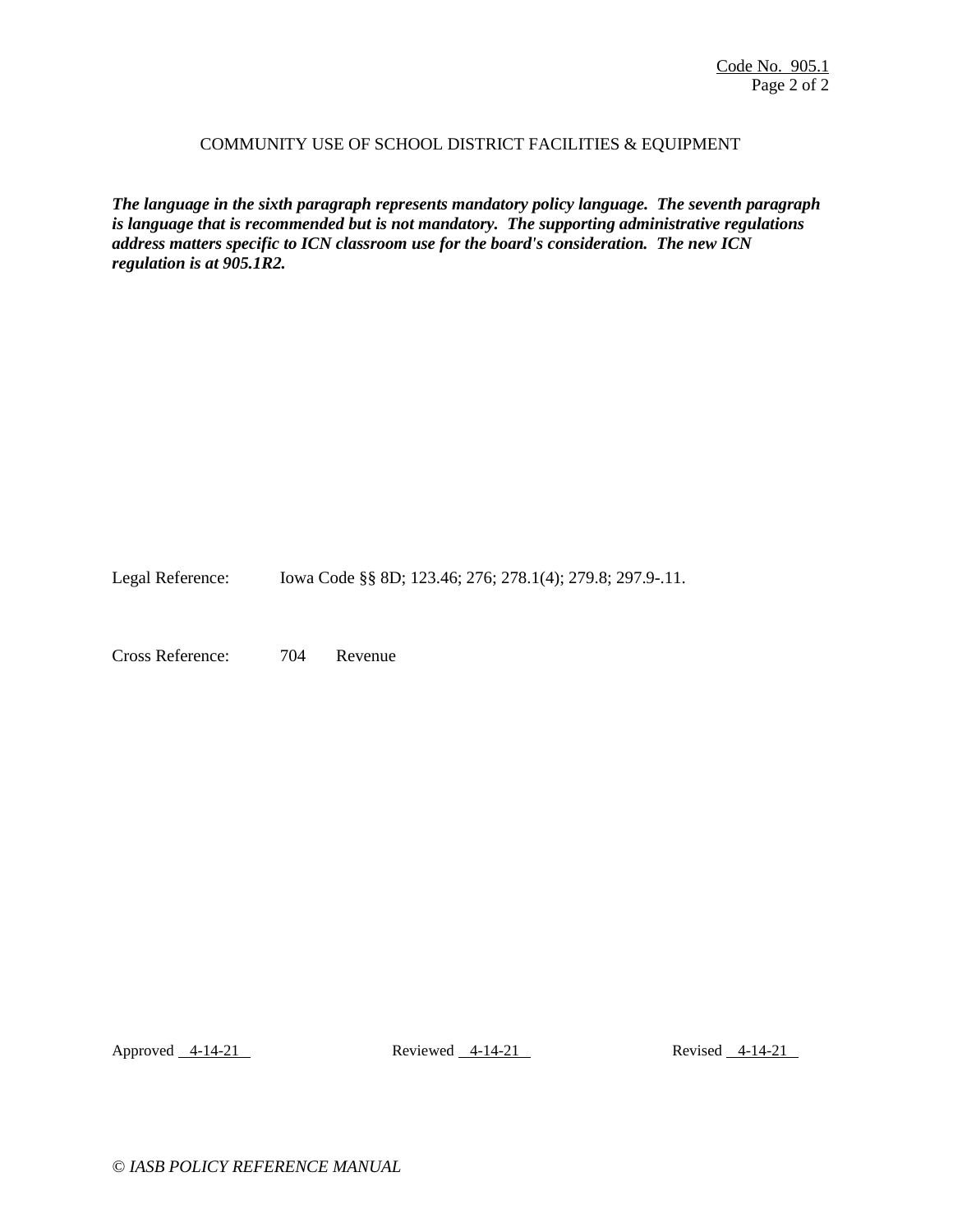## COMMUNITY USE OF SCHOOL DISTRICT FACILITIES & EQUIPMENT APPLICATION FORM

The undersigned entity makes application for the use of the school district facility or equipment as designated below. The entity will provide police protection at its own expense, if necessary, to maintain order and to properly protect the building, site, or equipment. Police protection is required when admission is charged.

Please refer to Policy 905.1 to determine the proper use of school facilities and equipment. The entity is responsible for complying with the law, board policy and the administrative regulations.

The entity must provide an Indemnity and Liability Insurance Agreement, Policy 905.1E2, prior to the use of school district buildings, sites, or equipment

| Building/Site/Equipment<br><u> 1989 - Johann Barbara, martin amerikan basal dan berasal dalam basal dalam basal dalam basal dalam basal dala</u> | Date                                                                                                                  |
|--------------------------------------------------------------------------------------------------------------------------------------------------|-----------------------------------------------------------------------------------------------------------------------|
| Purpose                                                                                                                                          | Hours                                                                                                                 |
|                                                                                                                                                  |                                                                                                                       |
| Auditorium                                                                                                                                       | Gymnasium                                                                                                             |
| Seating requirements on stage                                                                                                                    | Scoreboard<br>Seating                                                                                                 |
| Tables required on stage                                                                                                                         | Public address system<br><u> 1989 - Andrea Andrew Maria Barat (</u>                                                   |
| Stage curtain and attendant                                                                                                                      | Employee                                                                                                              |
| Spotlights<br><u> Alexandria de la construcción de la construcción de la construcción de la construcción de la construcción de</u>               |                                                                                                                       |
| Microphones                                                                                                                                      | Classroom                                                                                                             |
| Podium Stand                                                                                                                                     | <b>ICN</b>                                                                                                            |
| Stand in audience<br>Table                                                                                                                       | Computer lab                                                                                                          |
| Other equipment                                                                                                                                  | Other<br><u> 1989 - Johann Stein, fransk politiker (d. 1989)</u>                                                      |
|                                                                                                                                                  | <b>Swimming Pool</b>                                                                                                  |
|                                                                                                                                                  |                                                                                                                       |
|                                                                                                                                                  |                                                                                                                       |
| Name of entity making application:                                                                                                               |                                                                                                                       |
| Name of person making application:                                                                                                               | <u>a sa barang sa mga sangang nagarang nagarang nagarang nagarang nagarang nagarang nagarang nagarang nagarang na</u> |
| Address:                                                                                                                                         | Phone #:                                                                                                              |
|                                                                                                                                                  |                                                                                                                       |
| (Signature of Applicant)                                                                                                                         | (Date)                                                                                                                |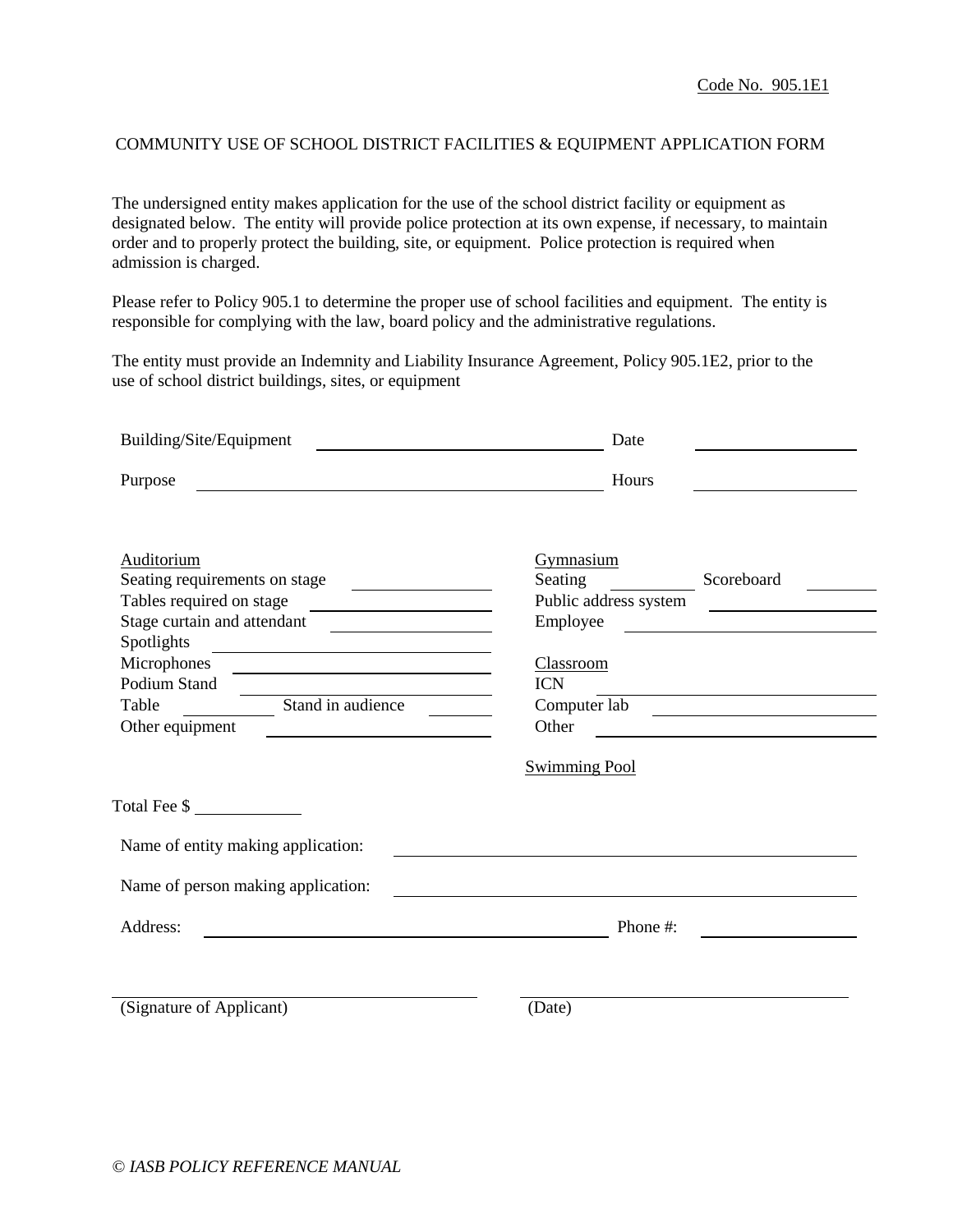## COMMUNITY USE OF SCHOOL DISTRICT FACILITIES & EQUIPMENT INDEMNITY AND LIABILITY INSURANCE AGREEMENT

The undersigned, hereafter referred to as "entity," states that it will hold the Tripoli Community School District, hereafter referred to as "school district," harmless from any and all damages and claims that may arise by reason of any negligence on the part of the entity in the use of any facilities or equipment owned by the school district. In case any action is brought therefore against the school district or any of its officers, employees or agents, the entity will assume full responsibility for the legal defense thereof, and upon its failure to do so on proper notice, the school district reserves the right to defend such action and to charge all costs, including attorneys' fees, to the entity.

The entity agrees to furnish and maintain during the usage of the facilities or equipment owned by the school district such bodily injury and property damage liability insurance as will protect the entity and the school district from claims or damages for personal injury, including accidental death, and from claims for property damages which may arise from the entity's use of the school district's facilities or equipment whether such operations be by the entity or by anyone directly or indirectly employed by the entity.

The entity will furnish the school district with a certificate of insurance acceptable to the school district's insurance carrier before the contract is issued.

|           | $1$ , Iowa, this $\_\_\_\_$ day of $\_\_\_\_\_$ , 20 $\_\_\_\_\_\_\_\_\_$ . |           |                        |
|-----------|-----------------------------------------------------------------------------|-----------|------------------------|
| (Entity)  |                                                                             |           | <b>School District</b> |
| <b>By</b> |                                                                             | By        |                        |
| Title     |                                                                             | <b>By</b> | Superintendent         |
| Address   |                                                                             |           | Secretary              |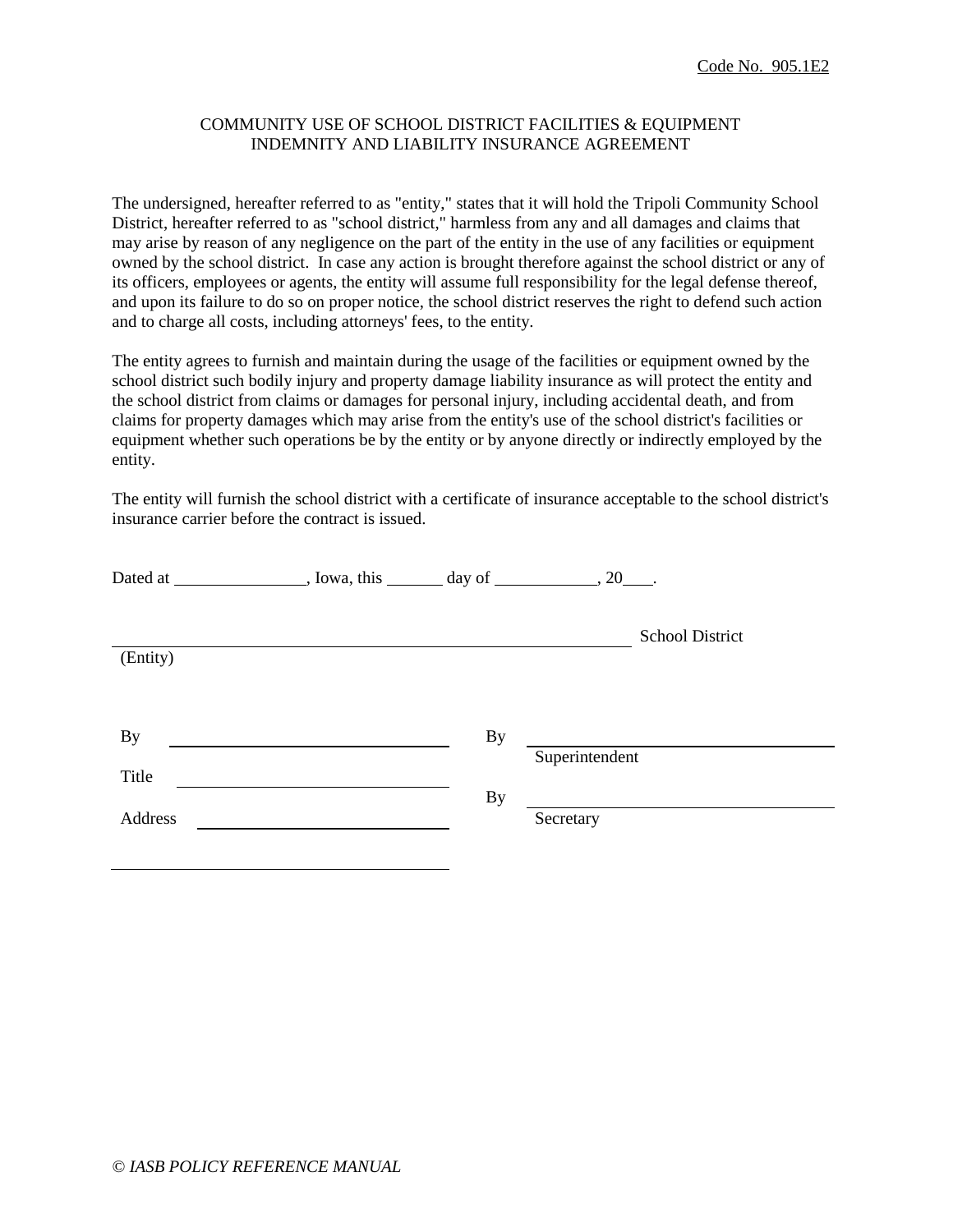## COMMUNITY USE OF SCHOOL DISTRICT FACILITIES & EQUIPMENT REGULATION

- 1. Alcoholic beverages will not be brought to or consumed on school grounds.
- 2. Smoking is prohibited in school district facilities and on school district grounds, including in private vehicles.
- 3. A school district employee must be present while the school district facility or equipment is being used by an entity.
- 4. After a school district facility, site, or equipment has been used by an entity, cleaning, including restoring the facility, site or equipment to the condition it was in prior to its use, will be done by employees assisted by a committee from the entity. The fee charged to the entity for the use of the facility, site, or equipment will include these costs. However, if excessive costs are involved in cleaning or otherwise restoring the facility, site, or equipment to the condition it was in prior to its use, the board reserves the right to charge the entity for these excessive costs.
- 5. Entities are required to stay within the area of the school district facility or site and use only the school district equipment authorized by the school district for use by the entity. Other school district facilities, sites, or areas in the school district building or equipment are off limits to the entity.
- 6. A cancellation after the facility or equipment is made ready for the entity will be charged at the full rate. Cancellations made prior to that time will be charged a minimum cancellation fee or the costs incurred to the school district in anticipation of the entity's use, whichever is greater.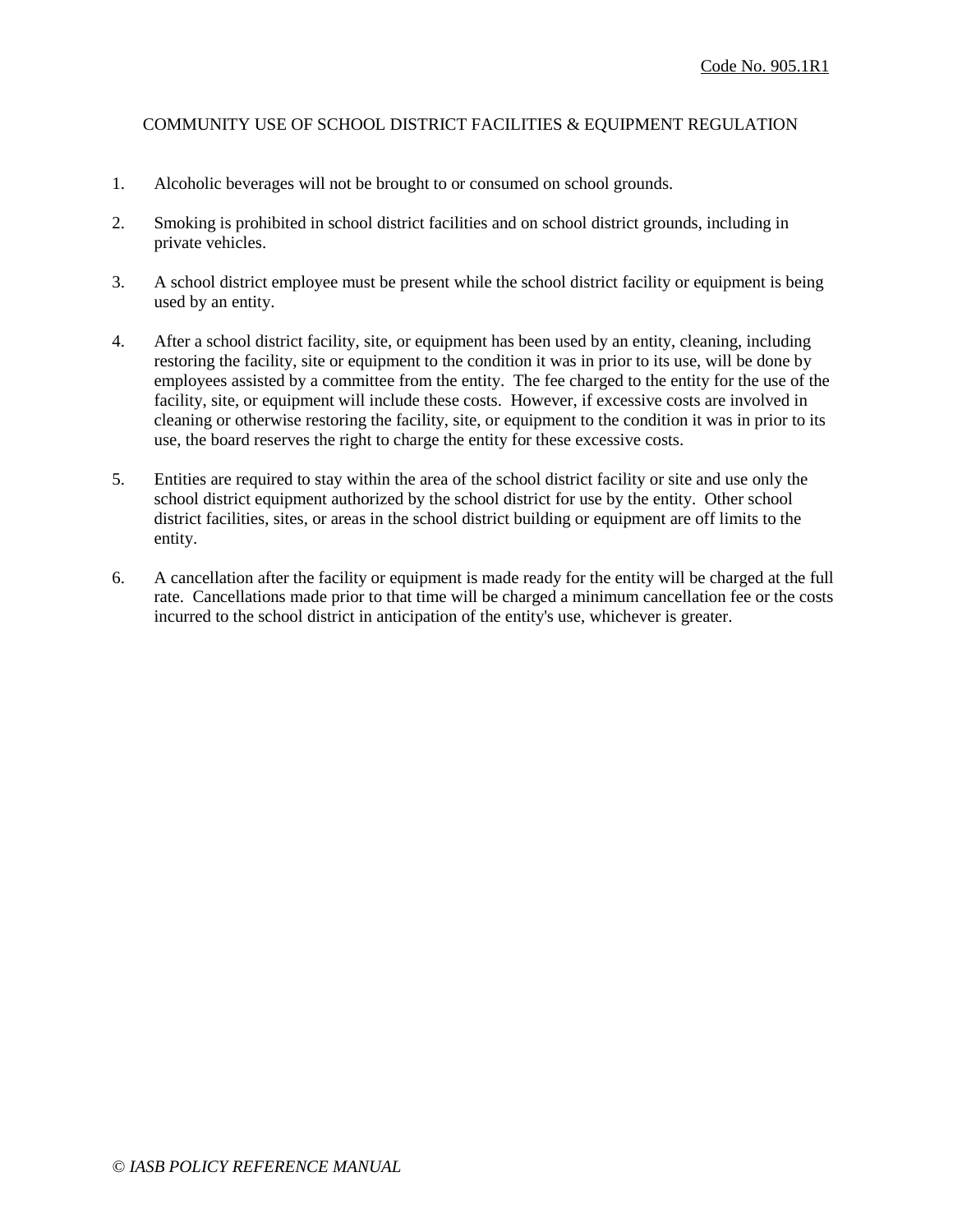#### FEES SCHEDULE FOR BUILDINGS & SITES & EQUIPMENT

| I.   | Gymnasium                       | (add \$10.00 to total for use of shower/locker room) |                  |  |  |
|------|---------------------------------|------------------------------------------------------|------------------|--|--|
|      | A. Weekdays                     | <b>Regular</b>                                       | <b>Special</b>   |  |  |
|      | <b>High School</b>              | $$30.00$ per hr.                                     | \$25.00 per. hr. |  |  |
|      | Elementary                      | \$30.00 per hr.                                      | \$25.00 per. hr. |  |  |
|      | B. Vacation Periods (Saturdays) |                                                      |                  |  |  |
|      | <b>High School</b>              | \$40.00 per hr.                                      | \$30.00 per hr.  |  |  |
|      | Elementary                      | \$35.00 per hr.                                      | \$30.00 per hr.  |  |  |
| П.   | <b>Classrooms</b>               |                                                      |                  |  |  |
|      | A. Weekdays                     |                                                      |                  |  |  |
|      | High School                     | \$10.00 per hr.                                      | \$12.50 per hr.  |  |  |
|      | Elementary                      | \$10.00 per hr.                                      | \$12.50 per hr.  |  |  |
|      | B. Weekend (Saturday)           |                                                      |                  |  |  |
|      | <b>High School</b>              | \$12.50 per hr.                                      | \$12.50 per hr.  |  |  |
|      | Elementary                      | \$12.50 per hr.                                      | \$12.50 per hr.  |  |  |
| III. | Kitchen Facilities              |                                                      |                  |  |  |
|      | <b>High School</b>              | \$15.00 per hr.                                      |                  |  |  |
|      | Elementary                      | \$15.00 per hr.                                      |                  |  |  |

IV. Athletic Fields: (Rental to be approved by the Board of Education on a case-to-case basis.)

| V. Grounds and Parking Lots |                  |
|-----------------------------|------------------|
| <b>High School</b>          | $$10.00$ per hr. |
| Elementary                  | $$10.00$ per hr. |

VI. Chairs and Tables

Chairs: \$.25 per chair per day Tables: \$3.00 per table per day

- VII. Minimum rental fees will be one hour rate for that facility. Each additional time over one hour minimum rate will be charged to the nearest hour. (Example: Rental rate of 1½ hours will be charged 2 hours).
	- A. The above rates do not include the use of any school scenery or other equipment owned by the school.
	- B. "SPECIAL" rates are applicable to civic groups of the community such as the Fire Dept., etc.
		- 1. The administration/School Board will review items #2-#4 below to determine whether or not a group or entity will be making a profit and, if so, may be charged for the use of our facilities.
		- 2. Groups that are represented by at least 75% of Tripoli's athletes/students may have their fee waived. This may be reviewed by the School Board.
		- 3. In most cases, the Board will waive the rental fees or other fees associated with using our facilities for the school/community/civic groups as approved by the administration/School Board.
		- 4. Groups should fill out all paperwork (Board Policy #905.1E1) prior to usage of facilities.

Approved 11-19-17 Reviewed 02/28/18 Revised 11-19-17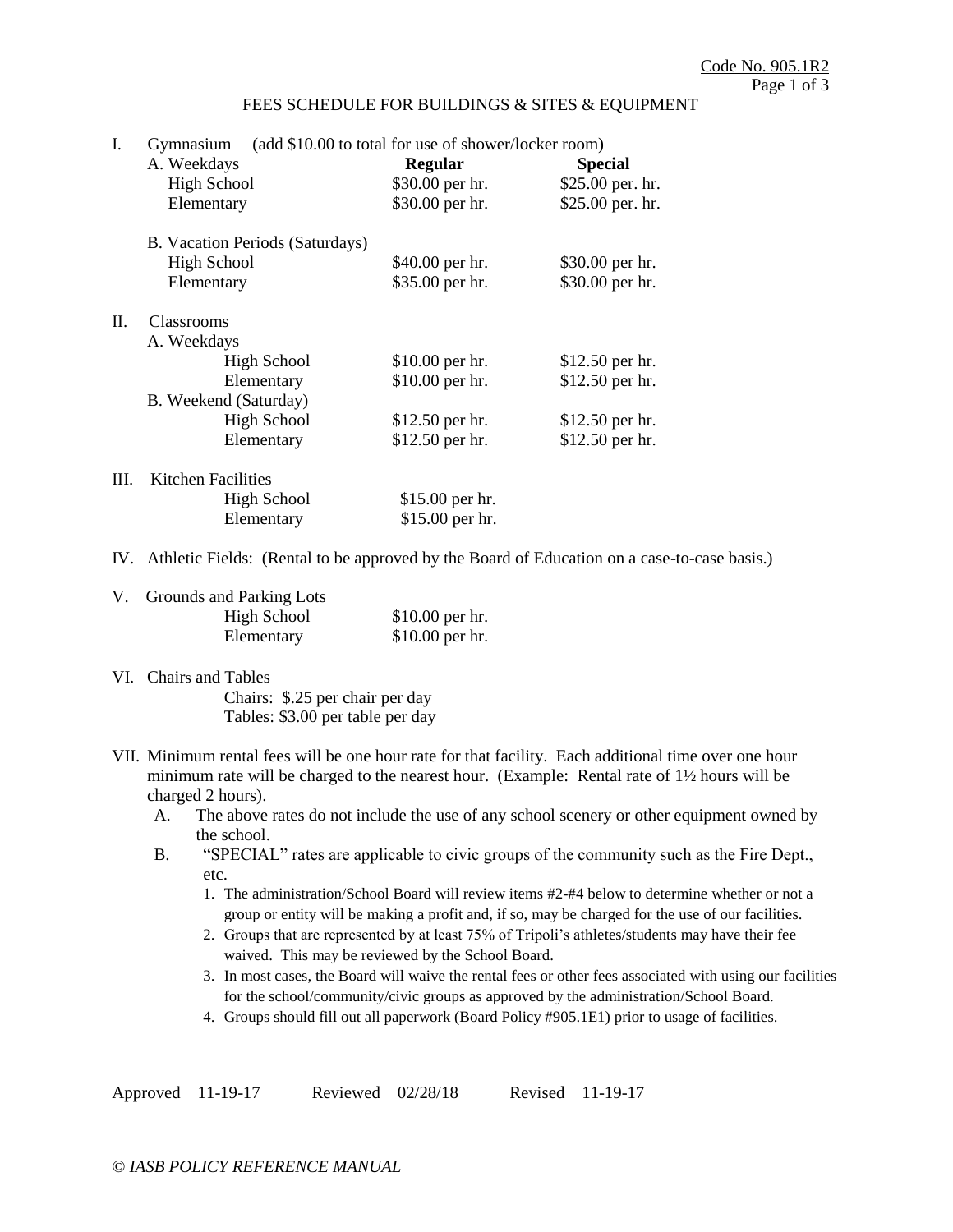# ICN ROOM USE REGULATION

The ICN is a statewide telecommunications network designed primarily to enhance learning opportunities for students, employees and board members. The school district recognizes that it is not the only authorized user of the ICN and other users will frequently be using the school district's ICN facilities. Sponsored and authorized users of the ICN must comply with state and federal law in using the ICN.

The Technology Director is responsible for coordinating ICN classroom use. Requests for use of the ICN classroom by employees for the educational program are filed with the Technology Director.

It is the responsibility of the entity using the ICN classroom to comply with the requirements of the law and school district policy and its supporting administrative regulations.

- 1. The ICN is a limited access network and sponsored or authorized users cannot use the system for profit making ventures.
- 2. The use must be consistent with the mission of the sponsored or authorized user.
- 3. Users cannot resell time on the ICN.
- 4. Sponsored and authorized users are responsible for compliance with the Americans with Disabilities Act and Iowa Civil Rights Act. Sponsored and authorized users are responsible for making the necessary accommodations and are responsible for obtaining and paying for needed interpreters or interpretive equipment.
- 5. Sponsored and authorized users are required to stay within the ICN classroom and use the most direct route to the ICN classroom. Other school district facilities, sites, areas in the school district building or equipment are off limits to the authorized users.\*
- 6. The charge for use of the ICN room is . **(The maximum hourly rate school districts can charge for use of the facilities is \$12.50 per hour. This is for use of the room, not the ICN. This cost reimburses the school district for its administrative, custodial, etc. costs for the room's usage.)**
- 7. The ICN will be available . **(The minimum hours the facility must be available is Monday through Friday, 7:00 a.m. to 10:30 p.m. and Saturday, 8:00 a.m. to 4:00 p.m.)**
- 8. The sponsored or authorized user is responsible for all site and site usage charges.
- 9. A school district employee will be present in the school district facility while the ICN is in use.\*
- 10. Food and drink are not permitted in the ICN room.\*
- 11. First time use of the ICN will require prior training and should be organized through the school district ICN scheduler at  $.*$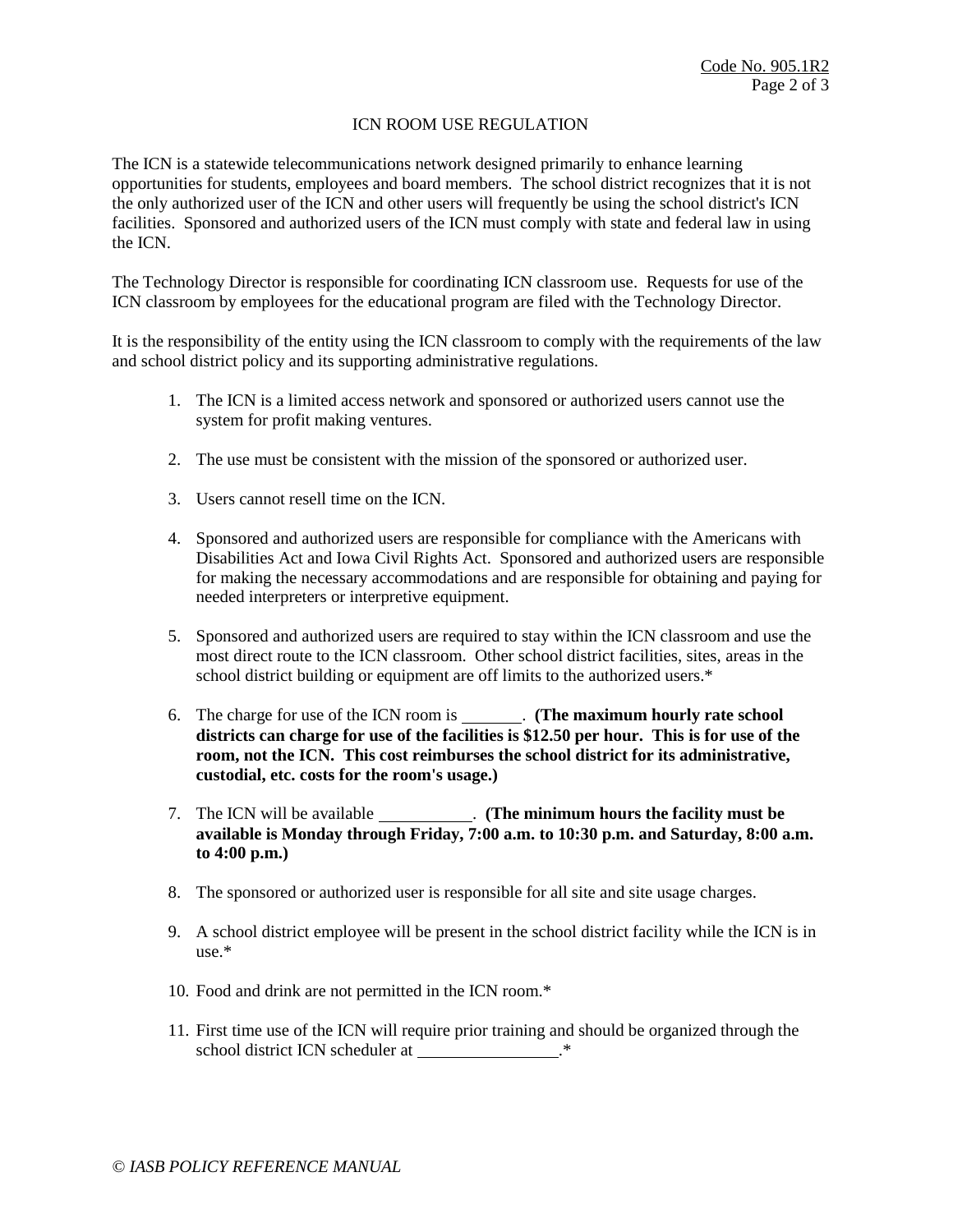## ICN ROOM USE REGULATION

- 12. Use or transmission of copyrighted material, without prior approval of the copyright holder, is strictly prohibited. Appropriate use of the copyrighted material is the responsibility of the sponsored or authorized user, not the school district.<sup>\*</sup>
- 13. The school district reserves the right to amend these rules as necessary to reflect the ICN's usage and changes at the state or federal level.\*
- 14. The school district reserves the right to charge all costs, including attorneys' fees, that may arise to the authorized user for the sponsored or authorized user's failure to comply with the law, board policy and administrative regulations.\*

\*Items with an asterisk are not legal requirements but are items that should be considered when writing an ICN room usage regulation.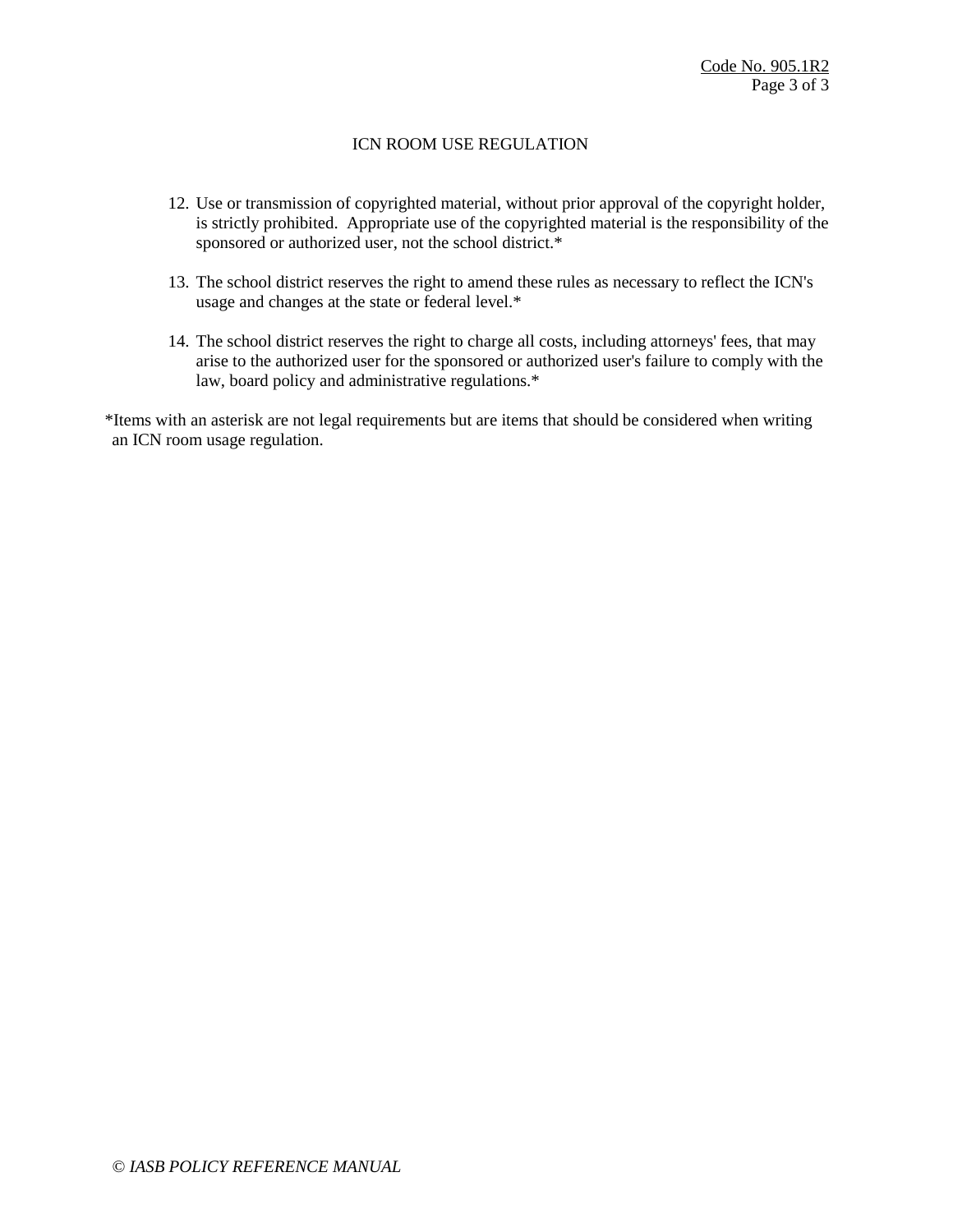#### TOBACCO/NICOTINE-FREE ENVIRONMENT

Tobacco and nicotine use is prohibited on school district facilities and grounds, including school vehicles. This requirement extends to students, employees and visitors. This policy applies at all times, including school-sponsored and nonschool-sponsored events. Persons failing to abide by this request are required to extinguish their smoking material, dispose of the tobacco, nicotine or other product or leave the school district premises immediately. It is the responsibility of the administration to enforce this policy.

*NOTE: According to Iowa law, all school grounds are smoke free. Boards have the authority to expand the policy to make the school facilities and grounds tobacco or nicotine free as well. For more detailed discussion of this issue, see IASB's Policy Primer, Vol. 22 #6-June 19, 2013 and Vol. 20 #5- July 28, 2008.*

| Legal Reference: | 20 U.S.C. 608<br>Iowa Code §§ 142D; 279.8, .9; 297. |
|------------------|-----------------------------------------------------|
|                  |                                                     |

Cross Reference: 903.4 Public Conduct on School Premises 905.1 Community Use of School District Buildings & Sites & Equipment

Approved 4-14-21 Reviewed 4-14-21 Reviewed 4-14-21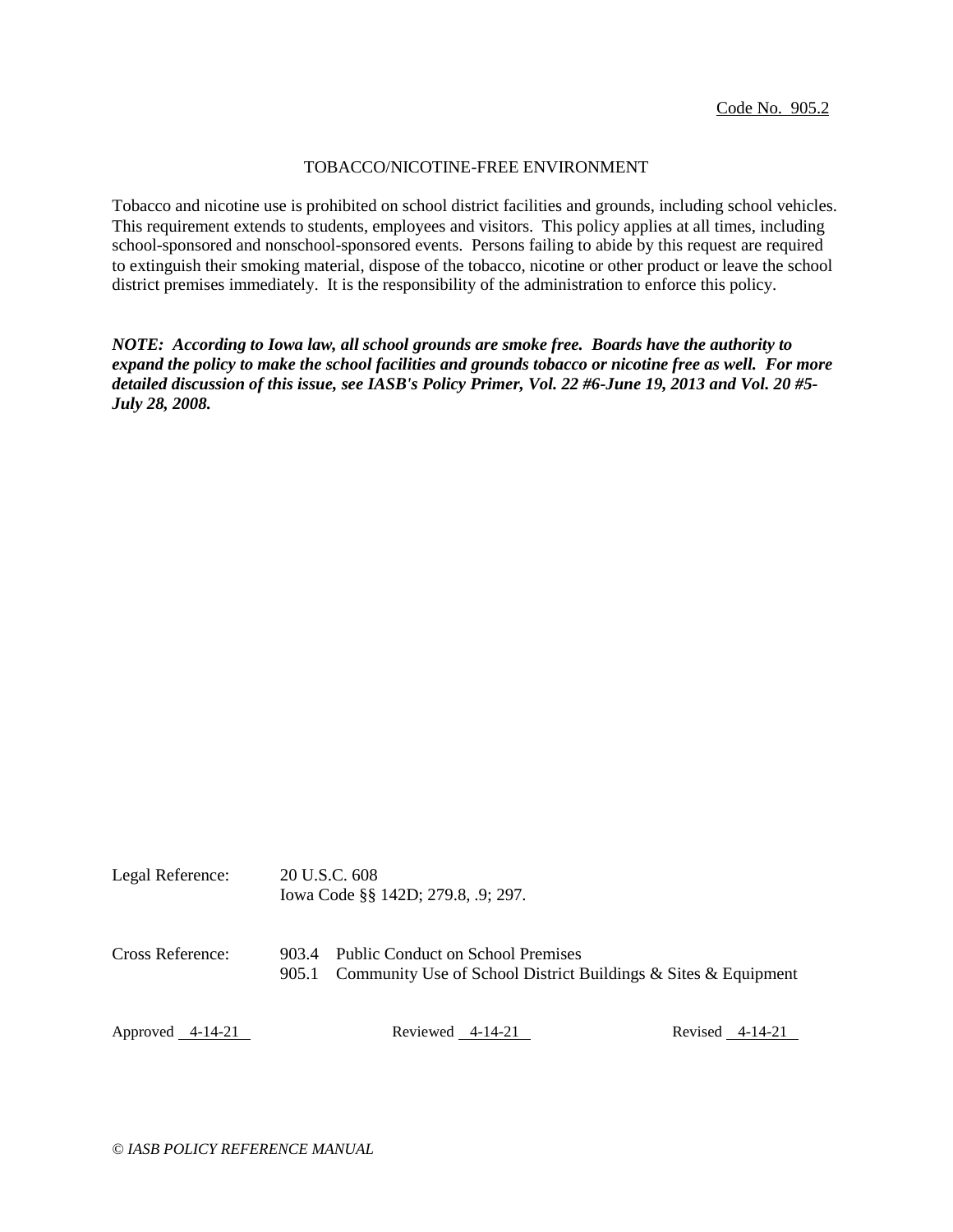### WEAPONS IN THE SCHOOL DISTRICT

The board believes weapons, other dangerous objects and look-a-likes in school district facilities and at school district-approved events cause material and substantial disruption to the school environment or present a threat to the health and safety of students, employees and visitors on the school district premises or property within the jurisdiction of the school district.

All weapons, dangerous objects and look-a-likes are prohibited to be carried, possessed, transported or otherwise stored on school district property and to school district-approved events. Exceptions to this policy include weapons carried by the following individuals in performance of their official duties:

- law enforcement;
- military personnel;
- corrections officers;
- individuals approved in writing by the Superintendent, and;
- students and individuals approved in writing by the Superintendent who are actively engaging in a school district approved firearms safety course, hunter education course or shooting sports activity.

Individuals found to be in violation of this district policy will be required to immediately remove the weapon, dangerous object or look-a-likes from the school district property or event. Students found to be in violation of this policy or any other board policies related to weapons will be subject to disciplinary proceedings.

*Note: In 2021, the legislature made changes to decriminalize the carrying of firearms on campus by certain individuals if certain circumstances are met. However, much like creating tobacco-free campuses, schools maintain the authority to choose whether to place additional limitations on the carrying of firearms on district property as needed to protect the health and safety of students and staff.*

| Legal Reference: | 18 U.S.C. § 921                               |
|------------------|-----------------------------------------------|
|                  | Iowa Code §§ 279.8; 280.21B; 483A.27(11), 724 |
|                  | 281 I.A.C. 12.3(6)                            |

| Cross Reference: | 502 | <b>Student Rights and Responsibilities</b> |  |
|------------------|-----|--------------------------------------------|--|
|                  | 503 | <b>Student Discipline</b>                  |  |
|                  | 507 | Student Health and Well-Being              |  |

Approved 08/18/2021 Reviewed 08/18/2021 Revised 08/18/2021

*© IASB POLICY REFERENCE MANUAL*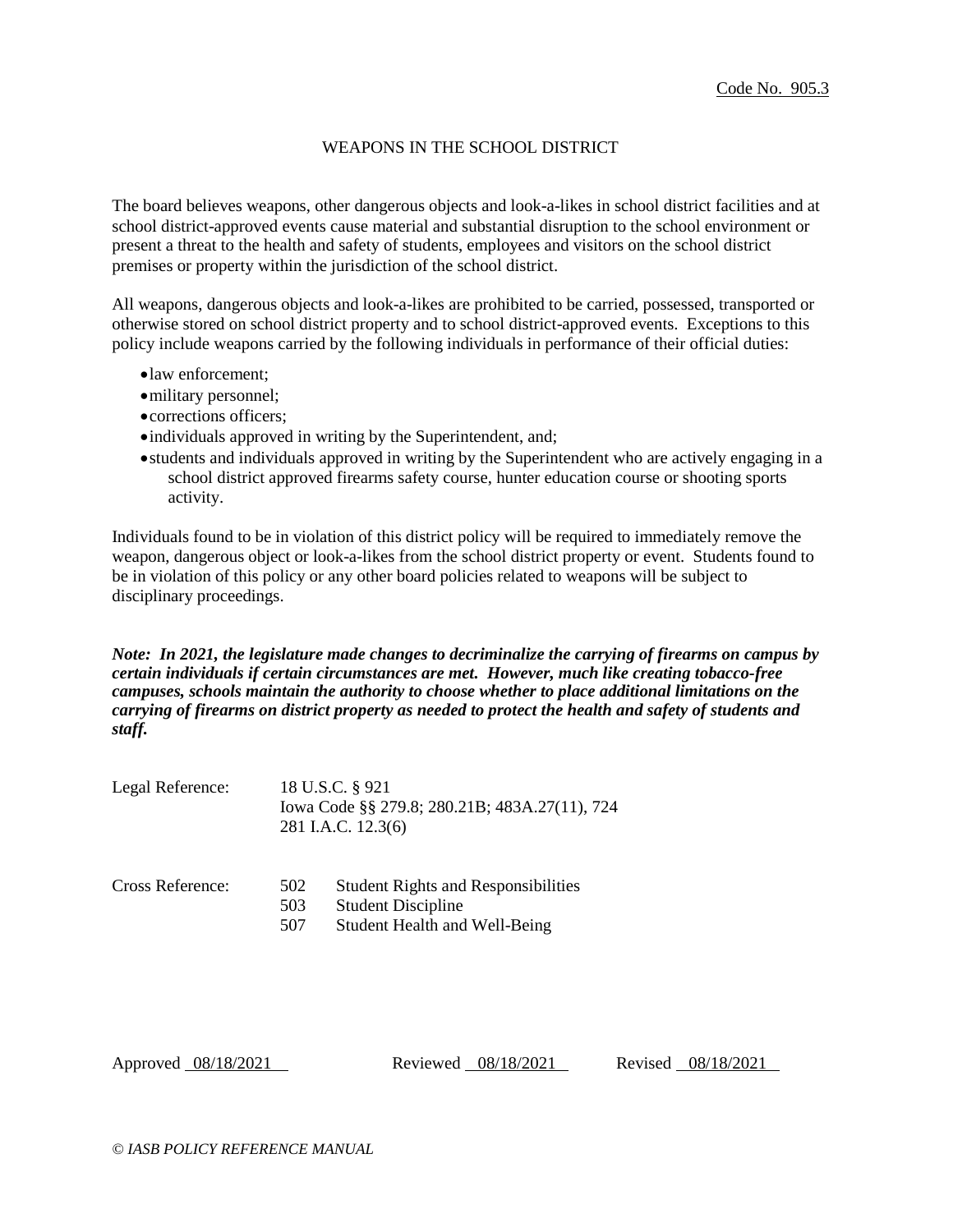## Code No. 906 – UNMANNED AIRCRAFTS - DRONES

# Code No. 906.1 – UNMANNED AIRCRAFTS - DRONES Page 1 of 2

### UNMANNED AIRCRAFTS – DRONES

The following policy applies to the extent not preempted by federal or state regulatory jurisdiction regarding unmanned aircrafts. For purposes of this policy, the term ''unmanned aircraft" means an aircraft that is operated without the possibility of direct human intervention from within or on the aircraft.

The Tripoli Community School District believes in maintaining the safety, security, and privacy of students, employees, and visitors. In keeping with this belief, the use or possession of unmanned aircrafts is prohibited on district property or in the space above the property that reasonably can be considered part of the district property.

The superintendent may make an exception to this policy in specific cases where the circumstances warrant such exception. In such situations and prior to approval, unmanned aircraft operators shall:

- Supply proof of insurance meeting liability limits established by the district;
- Present appropriate registration and authorization issued by the Federal Aviation Administration (FAA);
- Sign an agreement holding the district harmless from any claims of harm to individuals or damage to property; and
- Meet additional requirements as determined appropriate by the district.

If the unmanned aircrafts are operated as part of the district curriculum, prior to adoption into the curriculum, district employees shall work with district administration to ensure the appropriate insurance, registration, and authorizations are in place.

Unmanned aircrafts shall be operated in accordance with Iowa High School Athletic Association and Iowa Girls High School Athletic Union policy.

Failure to abide by this policy may result in local, state, and federal penalties if applicable.

*NOTE: The use of unmanned aircrafts is an unsettled area of the law. There is overlap with federal and state regulations and as such, there is the potential for challenge associated with the enforcement of the policy. Districts should, as with the adoption of any new policy, work with the district's legal counsel to determine whether, when, and to what extent a policy on unmanned aircraft should be adopted at the local level.* 

*NOTE: Districts who wish to approve the use of drones on school property, as part of the curriculum or for other purposes, should consult with the district's insurance carrier prior to approval and operation. Most general liability policies have an exclusion for aircraft liability and the district would likely need additional liability coverage for the operation of drones. If you are a member of the IASB Safety Group, effective July 1, 2016, your policy with EMC automatically includes liability coverage for bodily injury and property damage caused by drones. However, coverage is not currently available for claims related to violation of privacy.* 

*NOTE: Districts should be aware of the FAA unmanned aircraft safety guidelines, which include guidelines such as flying below 400 feet and not flying within 5 miles of an airport unless the airport and control tower have been contacted prior to flying. For a complete list of the guidelines, please visit the "Model Aircraft Operations" section of the FAA website, located at [http://www.faa.gov/uas/model\\_aircraft/.](http://www.faa.gov/uas/model_aircraft/)* 

*© IASB POLICY REFERENCE MANUAL*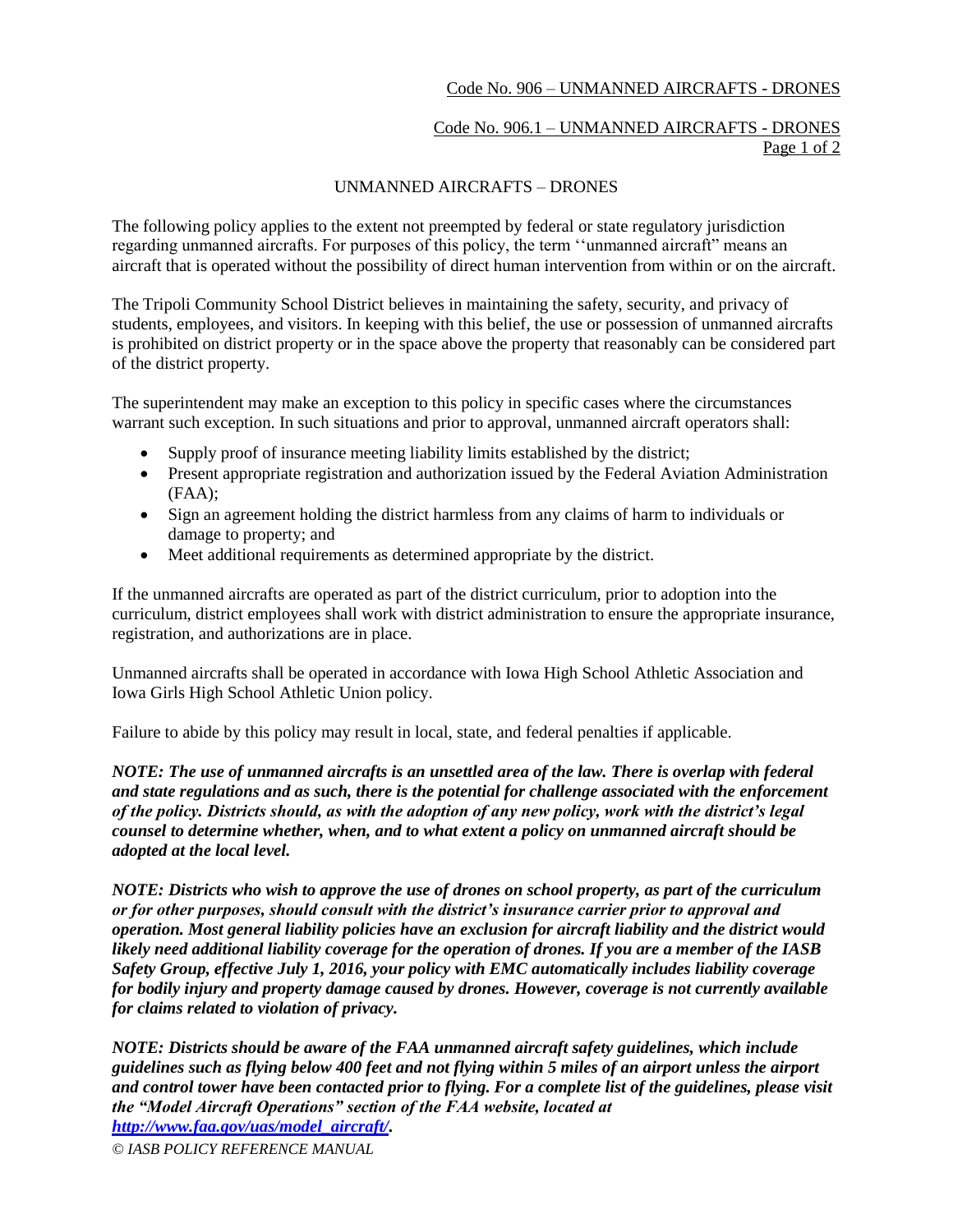Code No. 906.1 Page 2 of 2

Legal Reference: FAA Modernization and Reform Act of 2012, P.L. 112-95, Title III, Subtitle B. Model Aircraft Operating Standards, FFA AC No. 91-57A (Sept. 2, 2015). OFFICE OF CHIEF COUNSEL, FED. AVIATION ADMIN., State and Local Regulation of Unmanned Aircraft Systems (UAS) Fact Sheet (Dec. 17, 2015). Iowa Code § 279.8. IHSAA Drone Policy

Cross Reference: 602.1 Curriculum Development

Approved 08-15-2016 Reviewed 02-28-2018 Revised 08-15-2016

*© IASB POLICY REFERENCE MANUAL*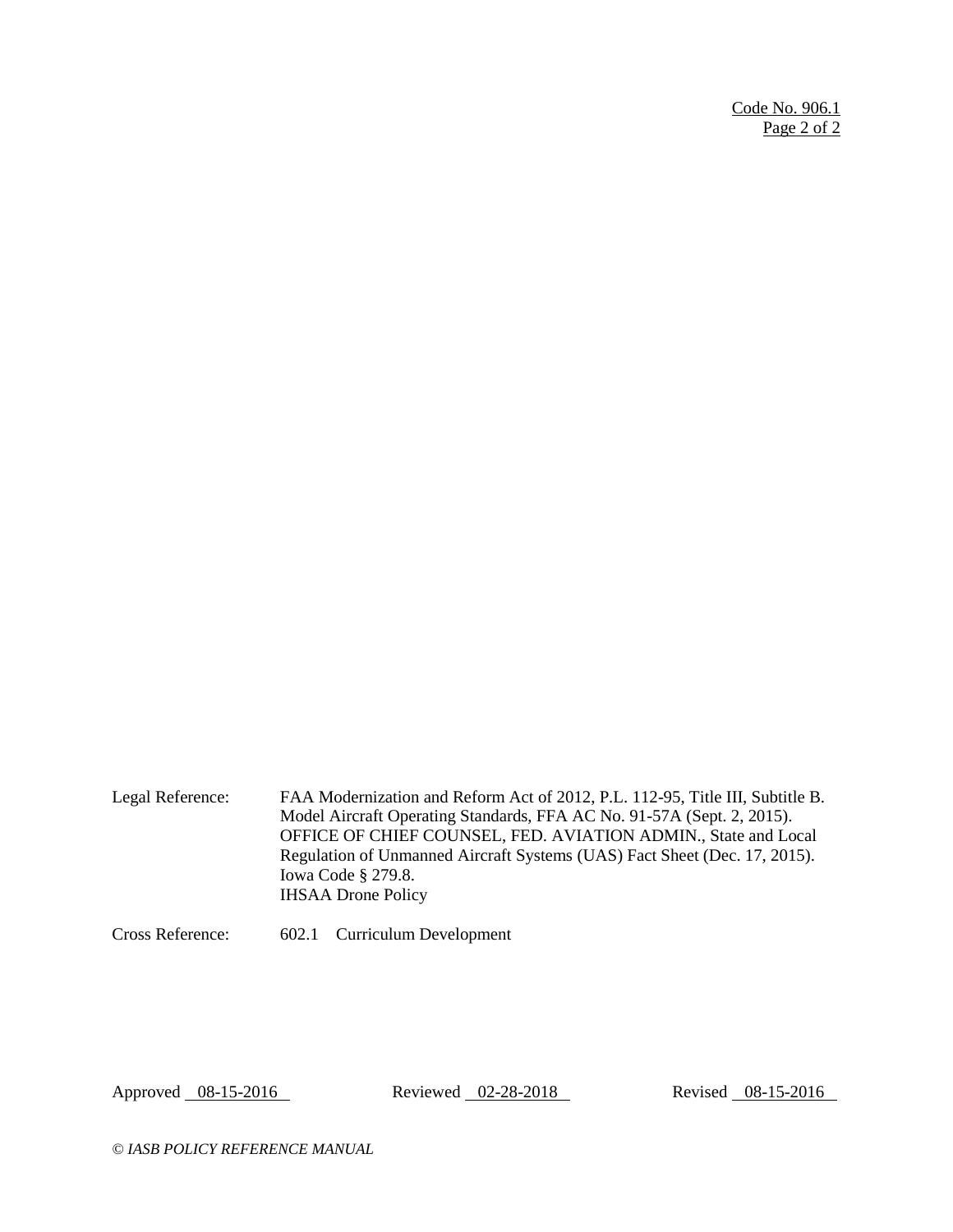#### DISTRICT OPERATION DURING PUBLIC EMERGENCIES

The district believes that student learning is the heart of its core mission. While traditional in-person teaching continues to provide the greatest learning opportunity to all students, there may be rare and unusual circumstances that prevent the school community from convening in traditional in-person settings. At times of a public emergency declared by federal, state or local officials, the district will seek guidance and recommendations from federal, state and local agencies to assist in determining the safety of convening traditional in-person learning.

During a declared public emergency, the school board delegates to the Superintendent the authority to determine whether to close school buildings to traditional in-person learning if the Superintendent determines in-person learning would hinder the health and safety of the school community. The district will instead utilize remote or hybrid learning opportunities permitted by law.

Following guidance and recommendations from federal, state, and local agencies when reasonably possible, the administration will create regulations related to district operations during a public emergency, including, but not limited to, student, employee and visitor safety and security; the use and safeguarding of district property; public meetings and events, and when applicable, measures to prevent or slow the spread of infectious disease.

These measures will be enforced for the period of time of the public emergency, or until the school board and superintendent, in consultation with federal, state and local agencies determine it is appropriate for the safety measures to end.

**NOTE: Districts should choose between the options listed in the italicized language, remove text that is not used then remove italics. The language requiring board approval of school closure to in-person learning due to a declared public emergency is a legal requirement from Senate File 2310. However, boards can choose to delegate this decision to the Superintendent, but that delegation should be specified in board policy.** 

**NOTE: The optional language listed in this policy and accompanying regulation are just some examples of the local flexibility districts have to make decisions based upon the priorities of their individual school communities. Districts are strongly encouraged to consult with their legal counsel and adapt the optional language to best suit the needs of their individual communities.**

| Legal Reference:       |            | Senate File 2310<br>Iowa Code ch. 279.8                                                            |         |  |  |
|------------------------|------------|----------------------------------------------------------------------------------------------------|---------|--|--|
| Cross Reference:       | 506<br>507 | 403.3 Communicable Diseases - Employees<br><b>Student Records</b><br>Student Health and Well-Being |         |  |  |
| Approved<br>$08-12-20$ |            | Reviewed $07-15-20$                                                                                | Revised |  |  |